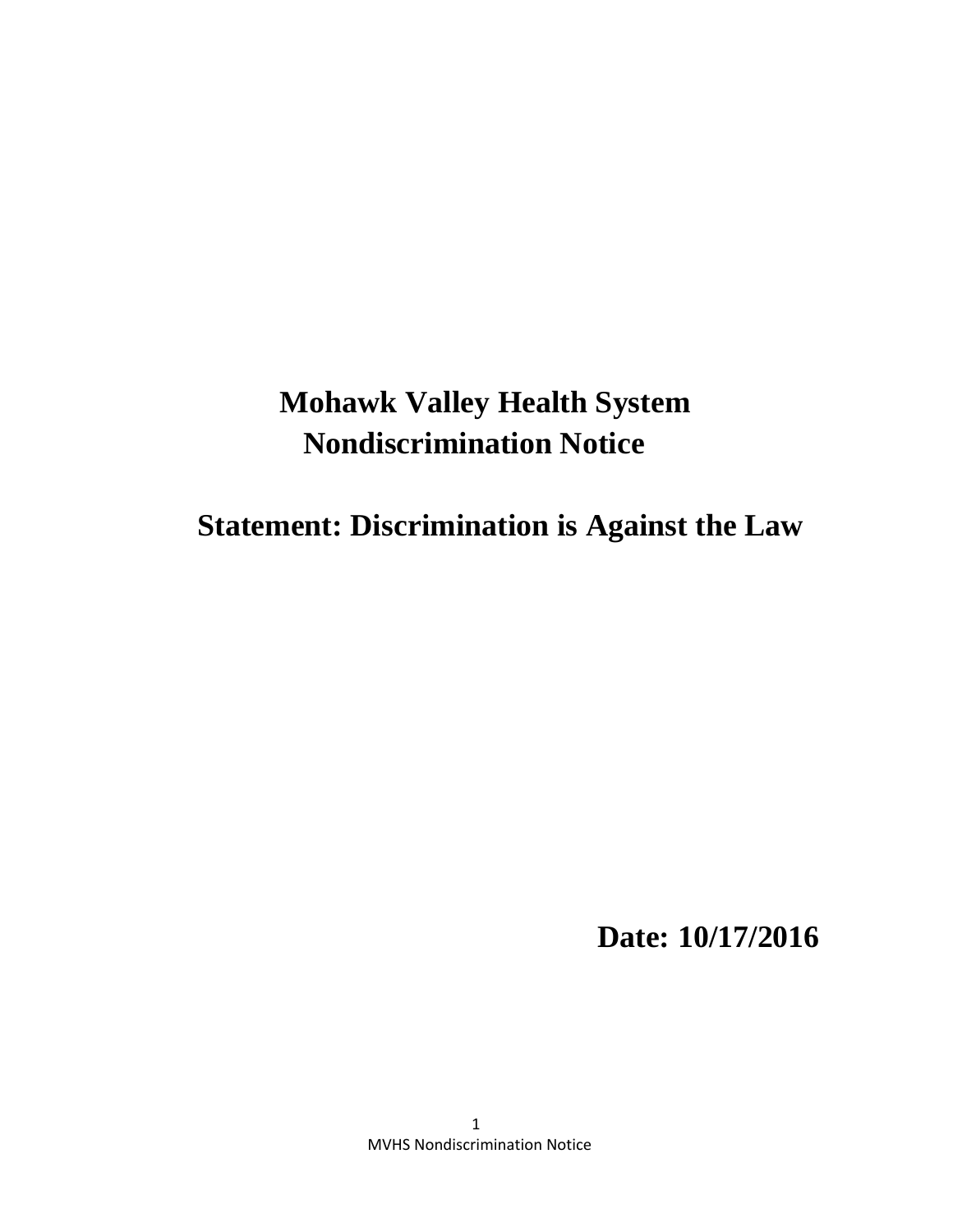## **Read In:**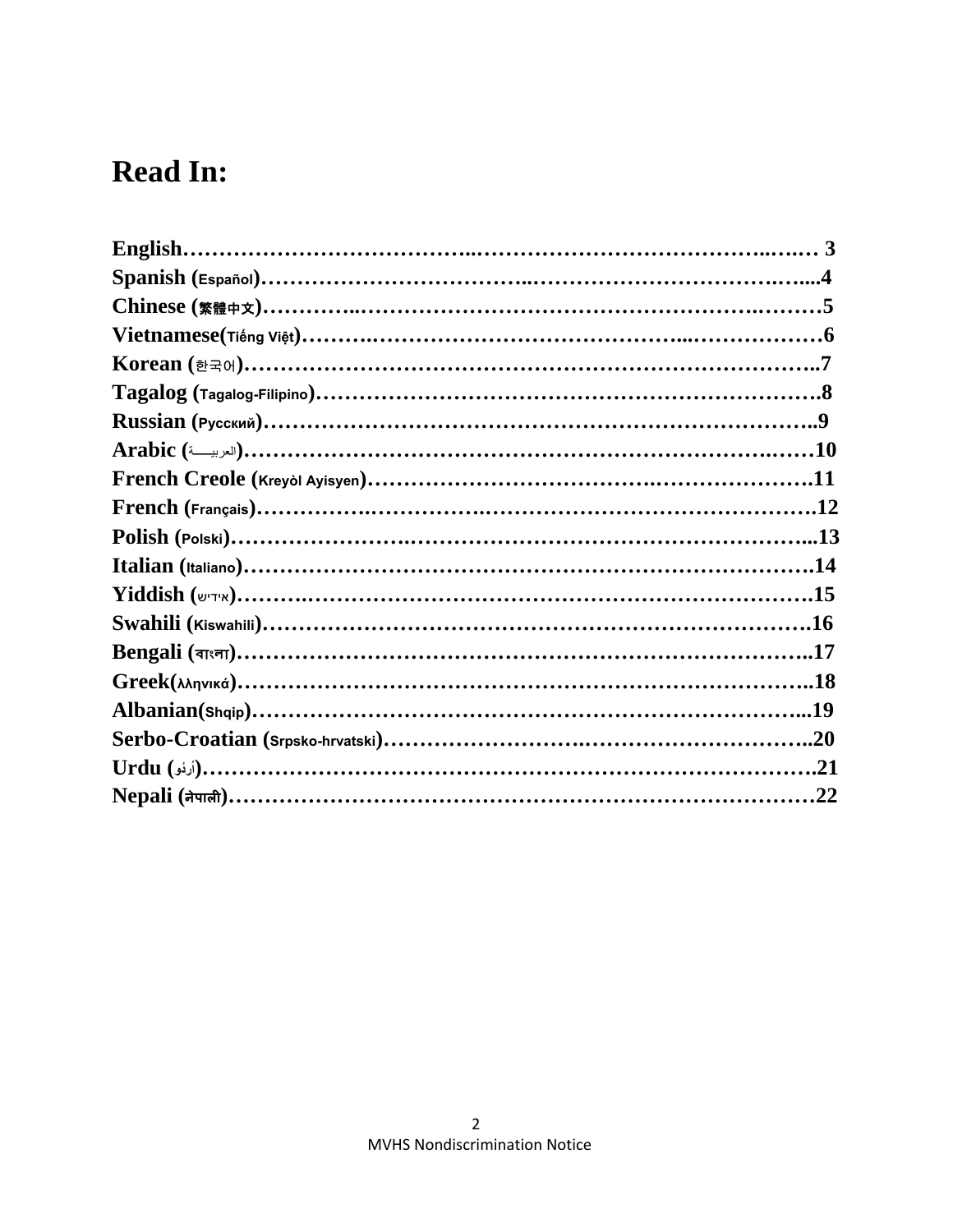[The Mohawk Valley Health System (MVHS)] complies with applicable Federal civil rights laws and does not discriminate on the basis of race, color, national origin, age, disability, or sex. [MVHS] does not exclude people or treat them differently because of race, color, national origin, age, disability, or sex.

### [MVHS]:

• Provides free aids and services to people with disabilities to communicate effectively with us, such as:

○ Qualified sign language interpreters

○ Written information in other formats (large print, audio, accessible electronic formats, other formats)

• Provides free language services to people whose primary language is not English, such as:

○ Qualified interpreters

○ Information written in other languages

If you need these services, [contact any staff member or call 315-794-1578].

If you believe that MVHS has failed to provide these services or discriminated in another way on the basis of race, color, national origin, age, disability, or sex, you can file a grievance with: The Risk Manager, 2209 Genesee Street-Utica, NY 13501, Tel. (315) 801-4461, Fax: 315- 801-3356, email: dbriggs@mvhealthsystem.org. You can file a grievance in person, by mail or email. If you need help filing a grievance, The Language Assistance Program is available to help you (315) 624-5242.

You can also file a civil rights complaint with the U.S. Department of Health and Human Services, Office for Civil Rights, electronically through the Office for Civil Rights Complaint Portal, available at https://ocrportal.hhs.gov/ocr/portal/lobby.jsf, or by mail or phone at:

U.S. Department of Health and Human Services

200 Independence Avenue, SW

Room 509F, HHH Building

Washington, D.C. 20201

1-800-368-1019, 800-537-7697 (TDD)

Complaint forms are available at http://www.hhs.gov/ocr/office/file/index.html.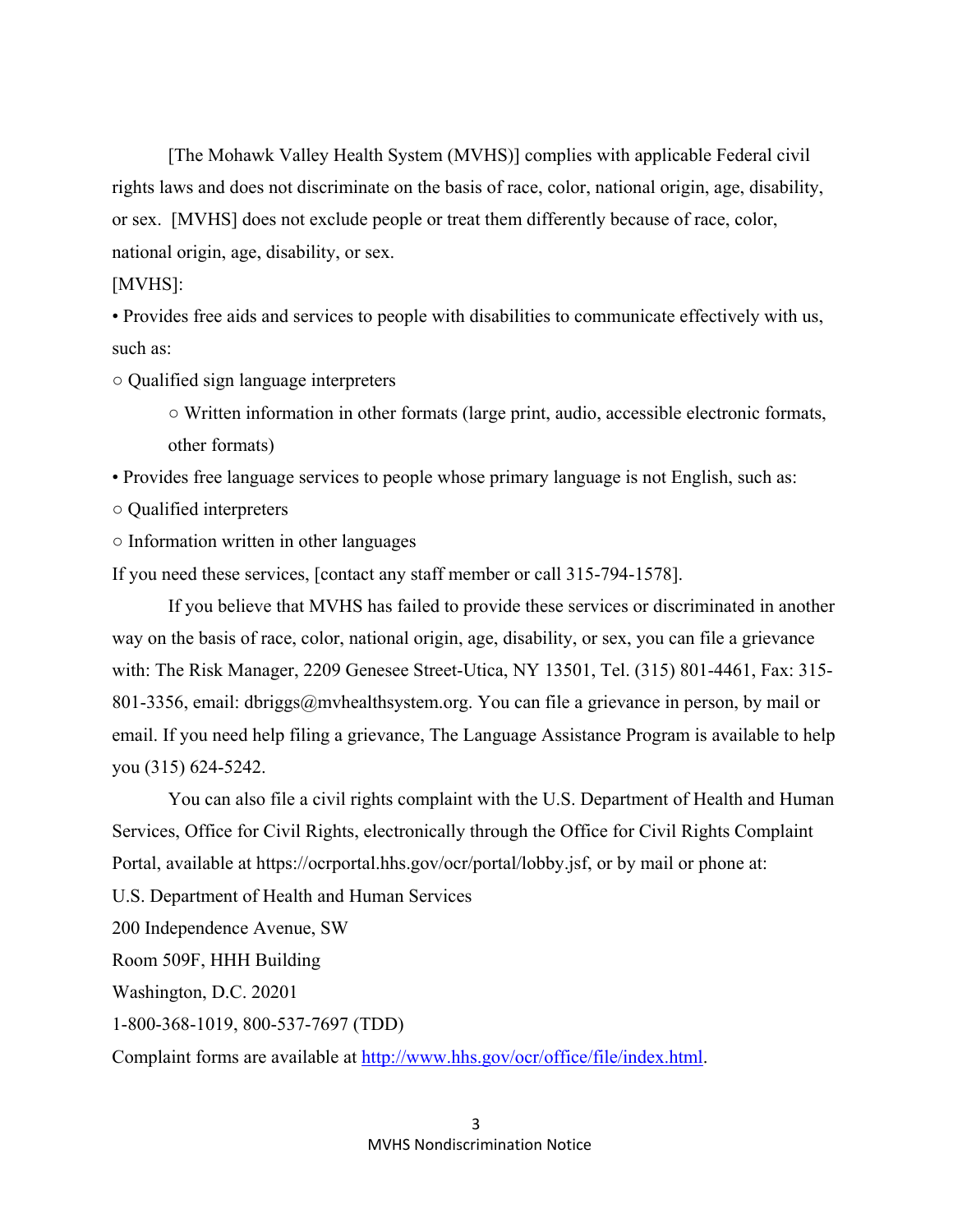[MVHS] cumple con las leyes federales de derechos civiles aplicables y no discrimina por motivos de raza, color, nacionalidad, edad, discapacidad o sexo. [MVHS] no excluye a las personas ni las trata de forma diferente debido a su origen étnico, color, nacionalidad, edad, discapacidad o sexo.

[MVHS]:

 • Proporciona asistencia y servicios gratuitos a las personas con discapacidades para que se comuniquen de manera eficaz con nosotros, como los siguientes:

○ Intérpretes de lenguaje de señas capacitados.

 ○ Información escrita en otros formatos (letra grande, audio, formatos electrónicos accesibles, otros formatos).

 • Proporciona servicios lingüísticos gratuitos a personas cuya lengua materna no es el inglés, como los siguientes:

○ Intérpretes capacitados.

○ Información escrita en otros idiomas.

Si necesita recibir estos servicios, comuníquese con MVHS L.A.P. al [Call 315-794-1578].

Si considera que [MVHS] no le proporcionó estos servicios o lo discriminó de otra manera por motivos de origen étnico, color, nacionalidad, edad, discapacidad o sexo, puede presentar un reclamo a la siguiente persona: The Risk Manager, 2209 Genesee Street-Utica, NY 13501, (315) 801-4461, dbriggs@mvhealthsystem.org. Puede presentar el reclamo en persona o por correo postal, fax o correo electrónico. Si necesita ayuda para hacerlo, [Language Assistance Program 315-794-1578] está a su disposición para brindársela.

También puede presentar un reclamo de derechos civiles ante la Office for Civil Rights (Oficina de Derechos Civiles) del Department of Health and Human Services (Departamento de Salud y Servicios Humanos) de EE. UU. de manera electrónica a través de Office for Civil RightsComplaint Portal, disponible en https://ocrportal.hhs.gov/ocr/portal/lobby.jsf, o bien, por correo postal a la siguiente dirección o por teléfono a los números que figuran a continuación:

U.S. Department of Health and Human Services

200 Independence Avenue, SW

Room 509F, HHH Building

Washington, D.C. 20201

1-800-368-1019, 800-537-7697 (TDD)

Puede obtener los formularios de reclamo en el sitio web http://www.hhs.gov/ocr/office/file/index.html.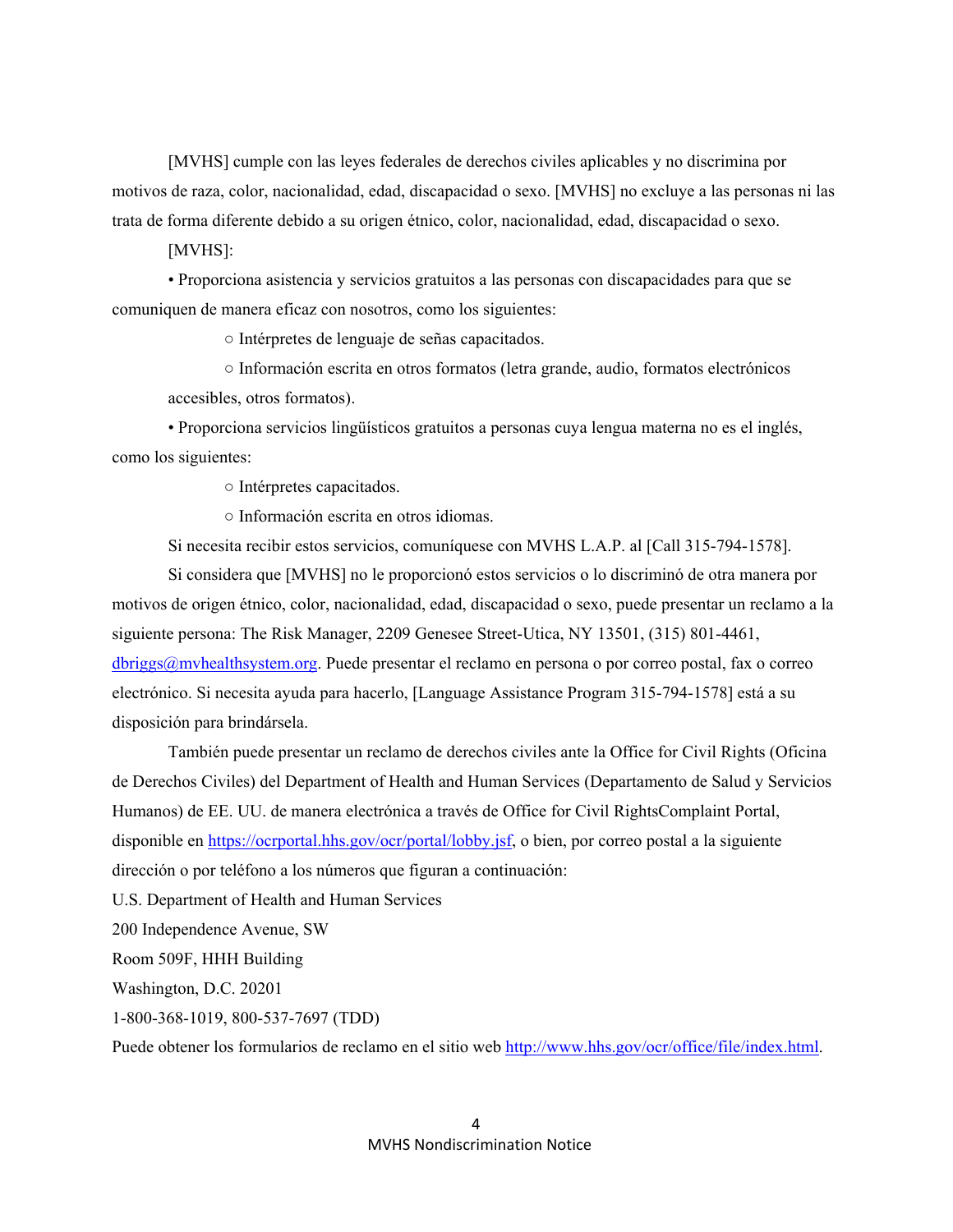[Mohawk Valley Health System (MVHS)]

遵守適用的聯邦民權法律規定,不因種族、膚色、民族血統、年齡、殘障或性別而歧視任何人。[MVHS] 不因種族、膚色、民族血統、年齡、殘障或性別而排斥任何人或以不同的方式對待他們。

[MVHS]:

• 向殘障人士免費提供各種援助和服務, 以幫助他們與我們進行有效溝通, 如:

○ 合格的手語翻譯員

○ 以其他格式提供的書面資訊(大號字體、音訊、無障礙電子格式、其他格式)

• 向母語非英語的人員免費提供各種語言服務,如:

○ 合格的翻譯員

○ 以其他語言書寫的資訊

如果您需要此類服務,請聯絡 [Call 315-794-1578]

如果您認為 [MVHS]

未能提供此類服務或者因種族、膚色、民族血統、年齡、殘障或性別而透過其他方式歧視您,您可以向 [The Risk

Manager] 提交投訴, 郵寄地址為 [2209 Genesee Street, Utica NY 13501], 電話號碼為 [315-801-4461]

[dbriggs@mvhealthsystem.org]。您可以親自提交投訴,或者以郵寄、傳真或電郵的方式提交投訴。如果您在提交投訴方

面需要幫助,[Language Assistance Program 315-794-1578] 可以幫助您。

您還可以向 U.S. Department of Health and Human Services (美國衛生及公共服務部)的 Office for Civil

Rights (民權辦公室)提交民權投訴,透過 Office for Civil Rights Complaint Portal

以電子方式投訴: https://ocrportal.hhs.gov/ocr/portal/lobby.jsf,或者透過郵寄或電話的方式投訴:

U.S. Department of Health and Human Services

200 Independence Avenue, SW

Room 509F, HHH Building

Washington, D.C.20201

1-800-368-1019, 800-537-7697 (TDD) ( 聾人用電信設備)

登入 http://www.hhs.gov/ocr/office/file/index.html可獲得投訴表格。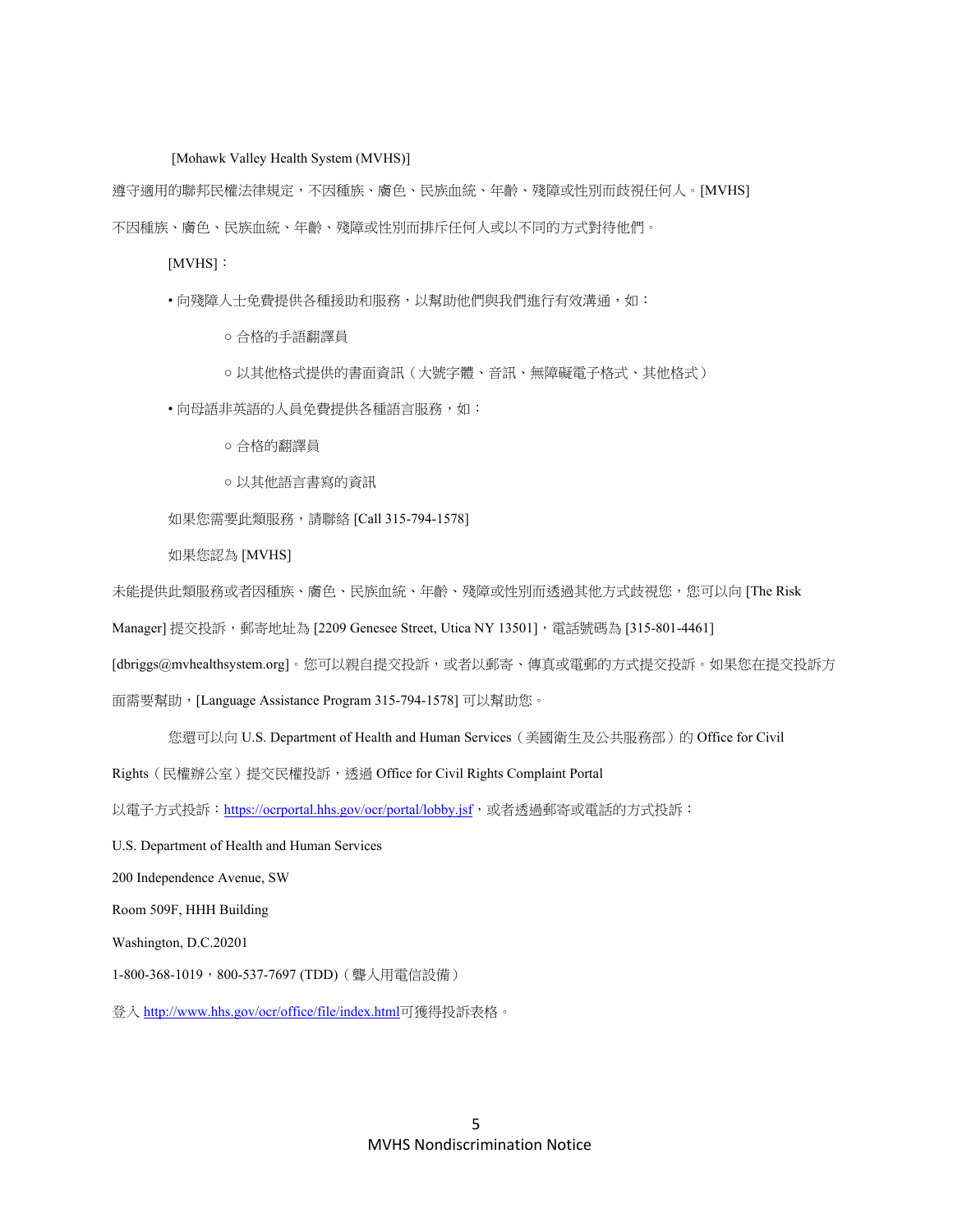[Mohawk Valley Health System (MVHS)] tuân thủ luật dân quyền hiện hành của Liên bang và không phân biệt đối xử dựa trên chủng tộc, màu da, nguồn gốc quốc gia, độ tuổi, khuyết tật, hoặc giới tính. [MVHS] không loại trừ mọi người hoặc đối xử với họ khác biệt vì chủng tộc, màu da, nguồn gốc quốc gia, độ tuổi, khuyết tật, hoặc giới tính.

#### [MVHS]:

• Cung cấp dịch vụ hỗ trợ miễn phí cho những người khuyết tật để giao tiếp với chúng tôi có hiệu quả, như:

○ Thông dịch viên ngôn ngữ ký hiệu đủ năng lực

 ○ Thông tin bằng văn bản ở các định dạng khác (chữ in lớn, âm thanh, định dạng điện tử có thể tiếp cận, các định dạng khác)

• Cung cấp miễn phí các dịch vụ ngôn ngữ cho những người có ngôn ngữ chính không phải là tiếng Anh, như:

○ Thông dịch viên đủ năng lực

○ Thông tin được trình bày bằng ngôn ngữ khác

Nếu bạn cần những dịch vụ này, hãy liên hệ [Call 315-794-1578]

Nếu bạn tin rằng [MVHS] không cung cấp những dịch vụ này hoặc phân biệt đối xử theo cách khác dựa trên chủng tộc, màu da, nguồn gốc quốc gia, độ tuổi, khuyết tật, hoặc giới tính, bạn có thể nộp đơn khiếu nại với: [The Risk Manager], [2209 Genesee Street, Utica NY 13501], [315-801-4461], [Fax: 315-801-3356], [dbriggs@mvhealthsystem.org]. Ban có thể trực tiếp nộp đơn khiếu nại hoặc gửi qua đường bưu điện, chuyển fax, hoặc email. Nếu bạn cần trợ giúp nộp đơn khiếu nại, [Language Assistance Program 315-794-1578] sẵn sàng giúp ban.

Bạn cũng có thể nộp đơn khiếu nại về dân quyền lên U.S. Department of Health and Human Services (Bộ Y Tế và Dịch Vụ Nhân Sinh Hoa Kỳ), Office for Civil Rights (Văn Phòng Dân Quyền) bằng hình thức điện tử qua Office for Civil Rights Complaint Portal, có trên trang https://ocrportal.hhs.gov/ocr/portal/lobby.jsf, hoặc qua đường bưu điện hoặc bằng điện thoại tại: U.S. Department of Health and Human Services 200 Independence Avenue, SW Room 509F, HHH Building Washington, D.C. 20201 1-800-368-1019, 800-537-7697 (TDD)

Các mẫu khiếu nại có trên trang http://www.hhs.gov/ocr/office/file/index.html.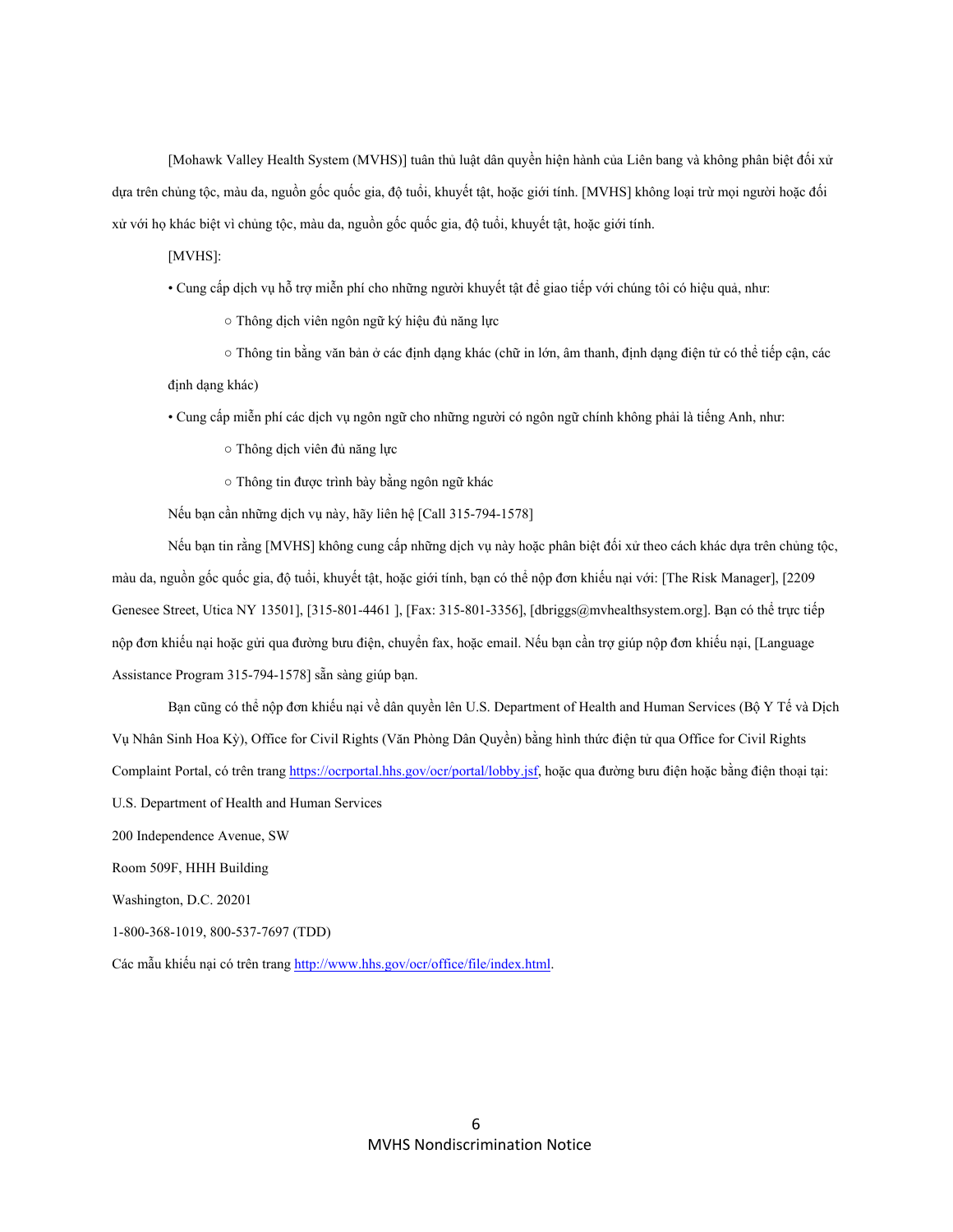[Mohawk Valley Health System (MVHS)]은(는) 관련 연방 공민권법을 준수하며 인종, 피부색, 출신 국가, 연령, 장애 또는 성별을 이유로 차별하지 않습니다. [MVHS]은(는) 인종, 피부색, 출신 국가, 연령, 장애 또는 성별을 이유로 누군가를 배제하거나 다른 방식으로 대우하지 않습니다.

[MVHS]:

• 장애인들이 저희와 효과적으로 의사소통할 수 있도록 다음과 같은 무료 지원과 서비스를 제공합니다.

○ 자격있는 수화 통역자

○ 다른 형식의 서면 정보(큰 활자, 음성, 사용 가능한 전자 형식, 기타 형식)

• 주로 사용하는 언어가 영어가 아닌 이들에게는 다음과 같은 무료 언어 서비스를 제공합니다.

○ 자격있는 통역자

○ 다른 언어로 작성된 서면 정보

이러한 서비스가 필요하시면 [Call 315-794-1578]에 연락하십시오.

[MVHS]이(가) 인종, 피부색, 출신 국가, 연령, 장애 또는 성별을 이유로 이러한 서비스를 제공하지 않거나 다른 방식으로 차별했다고 생각하시는 경우 [The Risk Manager], [2209 Genesee Street, Utica NY 13501], [315-801-4461], [Fax 315-801-3356], [dbriggs@mvhealthsystem.org](으)로 연락하여 불만을 제기하실 수 있습니다. 직접 방문하거나 우편, 팩스 또는 이메일로 불만을 제기하실 수 있습니다. 불만 제기와 관련하여 도움이 필요하시면, [Language Assistance Program 315-794-1578](으)로부터 지원을 받으실 수 있습니다.

또한 공민권 민원을 미국 Department of Health and Human Services(보건복지부), Office for Civil Rights(시민권 사무국)에https://ocrportal.hhs.gov/ocr/portal/lobby.jsf에 있는 시민권 사무국 민원 포털을 통해 전자 방식으로 제출하거나 우편이나 전화로 제출할 수 있습니다. 주소 및 연락처는 다음과 같습니다.

U.S. Department of Health and Human Services

200 Independence Avenue, SW

Room 509F, HHH Building

Washington, D.C. 20201

1-800-368-1019, 800-537-7697 (TDD)

민원 양식은http://www.hhs.gov/ocr/office/file/index.html에 있습니다.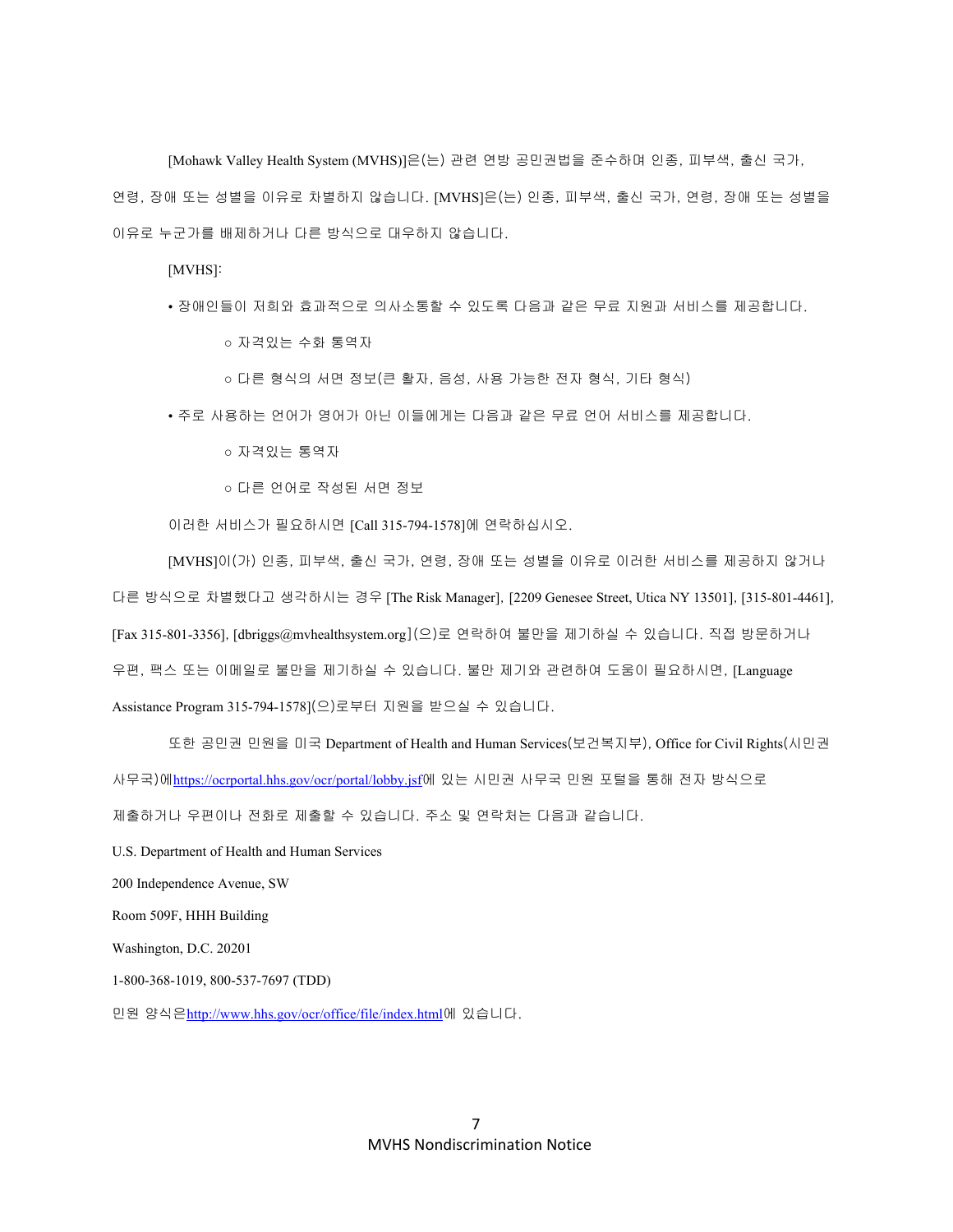Sumusunod ang [Mohawk Valley Health System (MVHS)] sa mga naaangkop na Pampederal na batas sa karapatang sibil at hindi nandidiskrimina batay sa lahi, kulay, bansang pinagmulan, edad, kapansanan o kasarian. Ang [MVHS] ay hindi nagtatangi ng mga tao o hindi nagpapakita ng ibang pakikitungo dahil sa lahi, kulay, bansang pinagmulan, edad, kapansanan o kasarian.

#### Ang [MVHS] ay:

 • Nagbibigay ng mga libreng tulong at serbisyo sa mga taong may kapansanan upang mahusay silang makipag-ugnayan sa amin, gaya ng:

○ Mga kwalipikadong interpreter ng sign language

○ Nakasulat na impormasyon sa iba pang mga format (malaking print, audio, mga naa-access na electronic na

format, iba pang mga format)

• Nagbibigay ng mga libreng serbisyo sa wika sa mga taong hindi Ingles ang pangunahing wika, gaya ng:

○ Mga kwalipikadong interpreter

○ Impormasyong nakasulat sa iba pang mga wika

Kung kailangan mo ang mga serbisyong ito, makipag-ugnayan kay [Call 315-794-1578]

Kung naniniwala kang hindi naibigay ng [MVHS] ang mga serbisyong ito o nandiskrimina ito sa ibang paraan batay sa lahi, kulay, bansang pinagmulan, edad, kapansanan o kasarian, maaari kang maghain ng karaingan sa: [The Risk Manager], [2209 Genesee Street, Utica NY 13501], [315-801-4461 ], [Fax: 801-3356], [dbriggs@mvhealthsystem.org]. Maaari kang maghain ng karaingan nang personal o sa pamamagitan ng koreo, fax o email. Kung kailangan mo ng tulong sa paghahain ng karaingan, narito si [Language Assistance Program 315-794-1578] upang tulungan ka.

Maaari ka ring maghain ng reklamo sa mga karapatang sibil sa U.S. Department of Health and Human

Services(Kagawaran ng Mga Serbisyong Pangkalusugan at Pantao ng U.S.), Office for Civil Rights(Tanggapan para sa Mga

Karapatang Sibil), sa electronic na paraan sa Office for Civil Rights Complaint Portal, na makikita sa

https://ocrportal.hhs.gov/ocr/portal/lobby.jsf, o sa pamamagitan ng koreo o telepono sa:

U.S. Department of Health and Human Services

200 Independence Avenue, SW

Room 509F, HHH Building

Washington, D.C. 20201

1-800-368-1019, 800-537-7697 (TDD)

Ang mga form ng reklamo ay makukuha sa http://www.hhs.gov/ocr/office/file/index.html.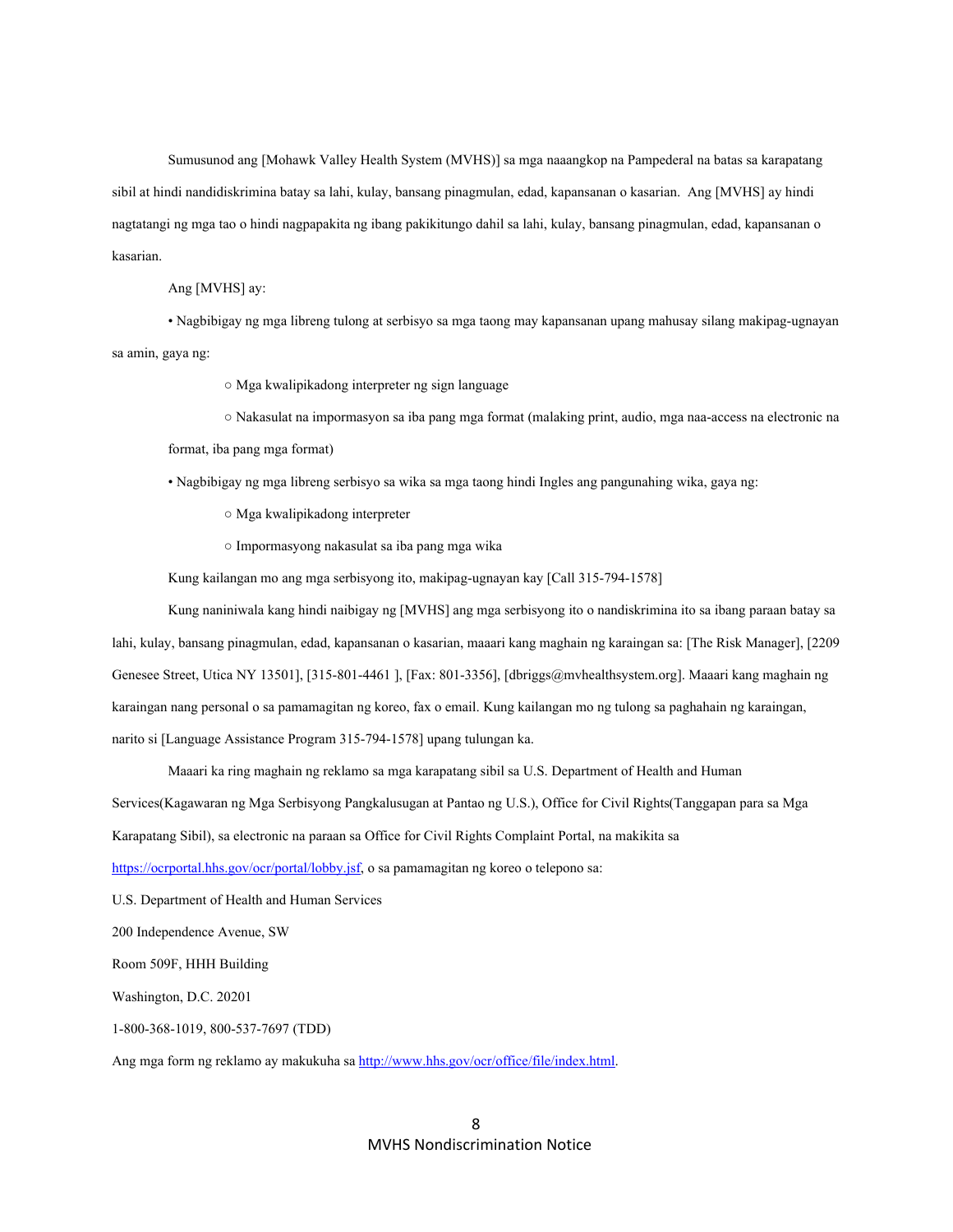[Mohawk Valley Health System (MVHS)] соблюдает применимое федеральное законодательство в области гражданских прав и не допускает дискриминации по признакам расы, цвета кожи, национальной принадлежности, возраста, инвалидности или пола. [MVHS] не исключает людей и не относится к ним по-разному из-за расы, цвета кожи, национальной принадлежности, возраста, инвалидности или пола.

[MVHS]:

 • Для эффективного взаимодействия предоставляет безвозмездную помощь и оказывает услуги людям с ограниченными возможностями, а именно:

○ услуги квалифицированных сурдопереводчиков;

○ письменную информацию в других форматах (крупный шрифт, аудио формат, доступные

электронные форматы, прочие форматы).

 • Предоставляет бесплатные услуги перевода людям, для которых английский не является основным языком, а именно:

○ услуги квалифицированных переводчиков;

○ письменную информацию на других языках.

Если вы нуждаетесь в таких услугах, обратитесь по телефону 315-794-1578.

Если вы считаете, что в [MVHS] вам не предоставили указанных услуг или иным образом дискриминировали вас по признакам расы, цвета кожи, национальной принадлежности, возраста, инвалидности или пола, вы можете подать жалобу: [The Risk Manager], [2209 Genesee Street, Utica NY 13501], [315-801-4461 ], [Fax: 801-3356], [Email: dbriggs@mvhealthsystem.org]. Вы можете подать жалобу лично или отправить по почте, факсу или электронной почте. Если вам нужна помощь в подаче жалобы, вам поможет: обратитесь по телефону 315-794-1578.

Вы также можете подать жалобу о нарушении гражданских прав в U.S. Department of Health and Human Services (Министерство здравоохранения и социальных служб США), Office for Civil Rights (Управление по гражданским правам), в электронном виде через Office for Civil Rights Complaint Portal, доступный по ссылке: https://ocrportal.hhs.gov/ocr/portal/lobby.jsf, по почте или по телефону:

U.S. Department of Health and Human Services

200 Independence Avenue, SW

Room 509F, HHH Building

Washington, D.C. 20201 (США)

1-800-368-1019, 800-537-7697 (TDD)

Бланки жалобы доступны по адресу: http://www.hhs.gov/ocr/office/file/index.html.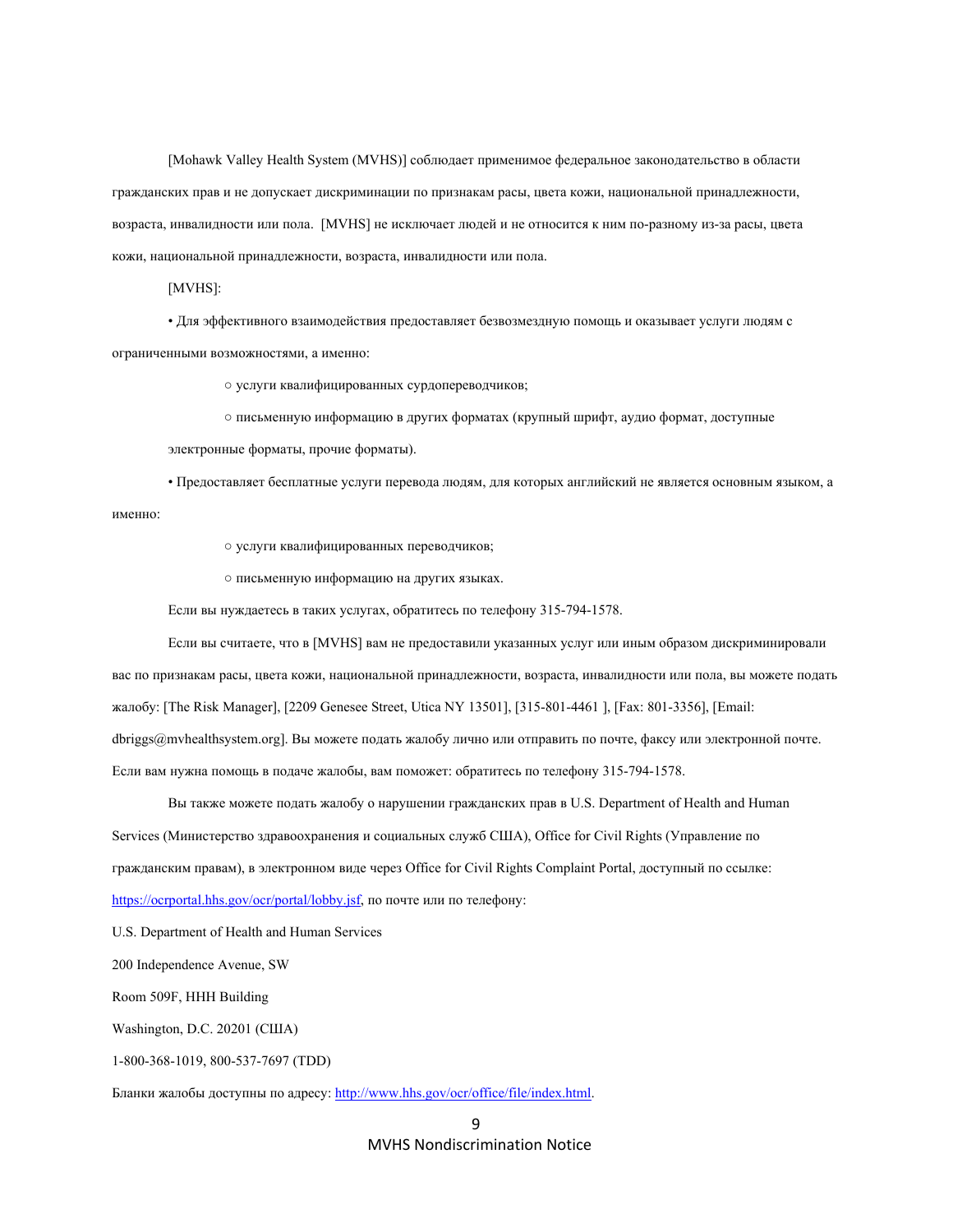يلتزم[(MVHS (System Health Valley Mohawk [بقوانين الحقوق المدنية الفدرالية المعمول بھا وال يميز على أساس العرق أو اللون أو األصل الوطني أو السن أو اإلعاقة أو نوع الجنس. ال يستبعد [MVHS [األشخاص أو يعاملھم على نحو مختلف بسبب النوع أو اللون أو األصل الوطني أو السن أو اإلعاقة أو نوع الجنس.

:[MVHS]

 • يوفر مساعدات وخدمات مجانية لألشخاص من ذوي اإلعاقات للتواصل بصورة فعالة معنا، مثل: ○ مترجمي لغة إشارة مؤھلين

○ معلومات كتابية بتنسيقات أخرى (مطبوعة بأحرف كبيرة، مواد صوتية، تنسيقات إلكترونية متيسرة، وغير ذلك من

التنسيقات)

• يوفر خدمات لغوية مجانية لألشخاص الذين لغتھم األساسية ليست اإلنجليزية، مثل:

○ مترجمين مؤھلين

○ معلومات مكتوبة بلغات أخرى

إذا كنت بحاجة لھذه الخدمات، اتصل بـ [315-794-1578 Call[

إذا كنت تعتقد أن [MVHS [قد أخفق في توفير تلك الخدمات أو ميز بطريقة أخرى على أساس العرق أو اللون أو األصل الوطني أو السن

أو الإعاقة أو الجنس، يمكن أن تتقدم بشكوى إلى: [The Risk Manager]، [2209 Genesee Street Utica NY 13501]،

[Tel 315-801-4461 , Email: dbriggs@mvhealthsystem.org]. يمكن أن تتقدم بشكوى شخصيًا أو بالبريد أو بالفاكس أو البريد الإلكتروني.

إذا كنت بحاجة للمساعدة في التقدم بشكوى، فإن [315-794-1578 Program Assistance Language [متاح لمساعدتك.

يمكن أيضًا أن تتقدم بشكوى إلكترونيًا لوزارة Department of Health and Human

Office for Civil Rights مكتب خالل من ،)مكتبالحقوقالمدنية (Office for Civil Rights مكتب،)وزارةالخدماتالصحيةوالبشرية(Services

:على العاتف على الرابط https://ocrportal.hhs.gov/ocr/portal/lobby.jsf أو بالبريد أو المهاتف على المتوفر على المت

U.S. Department of Health and Human Services

200 Independence Avenue, SW

Room 509F, HHH Building

Washington, D.C. 20201

,1019-863-800-1 7697-537-800 (رقم ھاتف الصم والبكم)

.http://www.hhs.gov/ocr/office/file/index.html الرابط على الشكاوى نماذج تتوافر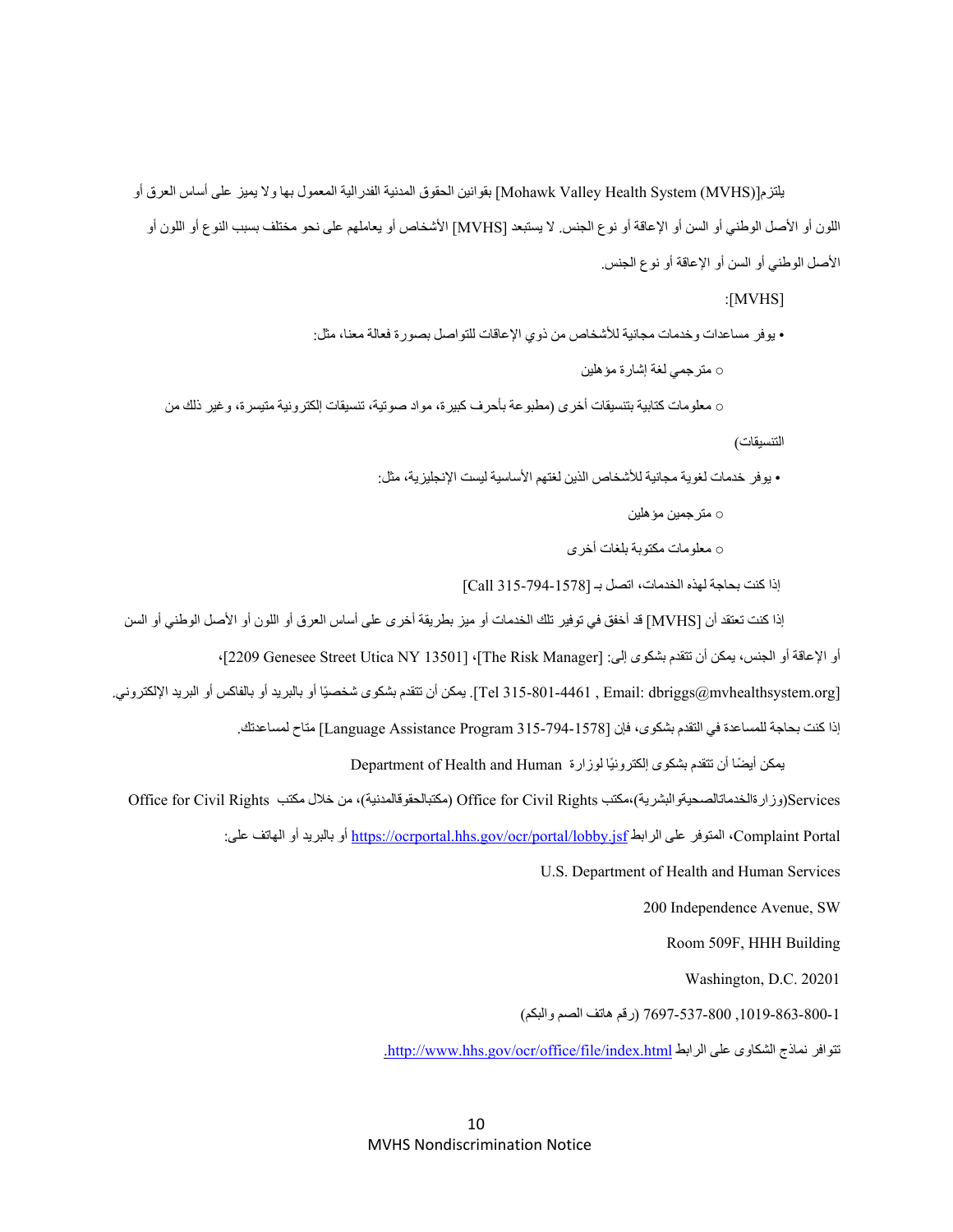[Mohawk Valley Health System (MVHS)] konfòm ak lwa sou dwa sivil Federal ki aplikab yo e li pa fè diskriminasyon sou baz ras, koulè, peyi orijin, laj, enfimite oswa sèks. [MVHS] pa ekskli moun oswa trete yo nan fason ki diferan akoz ras, koulè, peyi orijin, laj, enfimite oswa sèks yo.

[MVHS]:

• Bay èd ak sèvis gratis pou moun ki andikape pou yo kominike avèk nou nan fason ki efikas, tankou:

○ Enèprèt langaj siy ki kalifye

○ Enfòmasyon ekri nan lòt fòma (gwo lèt, odyo, fòma elektwonik ki aksesib, lòt fòma)

• Bay sèvis lang gratis a moun lang prensipal yo pa Anglè, tankou:

- Enèprèt kalifye
- Enfòmasyon ki ekri nan lòt lang

Si w bezwen sèvis sa yo, kontakte [Call 315-794-1578]

Si w kwè [MVHS] pa t bay sèvis sa yo oswa te fè diskriminasyon nan yon lòt fason sou baz ras, koulè, peyi orijin, laj, enfimite oswa sèks, ou ka depoze yon plent nan: [The Risk Manager], [2209 Genesee Street, Utica NY 13501], [Tel: 315-801-4461], [Fax: 801-3356], [dbriggs@mvhealthsystem.org]. Ou ka depoze yon plent an pèsòn oswa pa lapòs, pa faks oswa pa imel. Si w bezwen èd pou w depoze yon plent [Language Assistance Program 315- 794-1578] disponib pou ede w.

Ou ka depoze yon plent pou dwa sivil tou nan U.S. Department of Health and Human Services, (Ministè Sèvis Sante ak Imen Ameriken), Office for Civil Rights (Biwo Dwa Sivil) atravè Office for Civil Rights Portal, pa mwayen elektwonik ki disponib nanhttps://ocrportal.hhs.gov/ocr/portal/lobby.jsf, oswa pa lapòs oswa:

U.S. Department of Health and Human Services

200 Independence Avenue, SW

Room 509F, HHH Building

Washington, D.C. 20201

1-800-368-1019, 800-537-7697 (TDD)

Fòmilè pou plent yo disponib nan http://www.hhs.gov/ocr/office/file/index.html.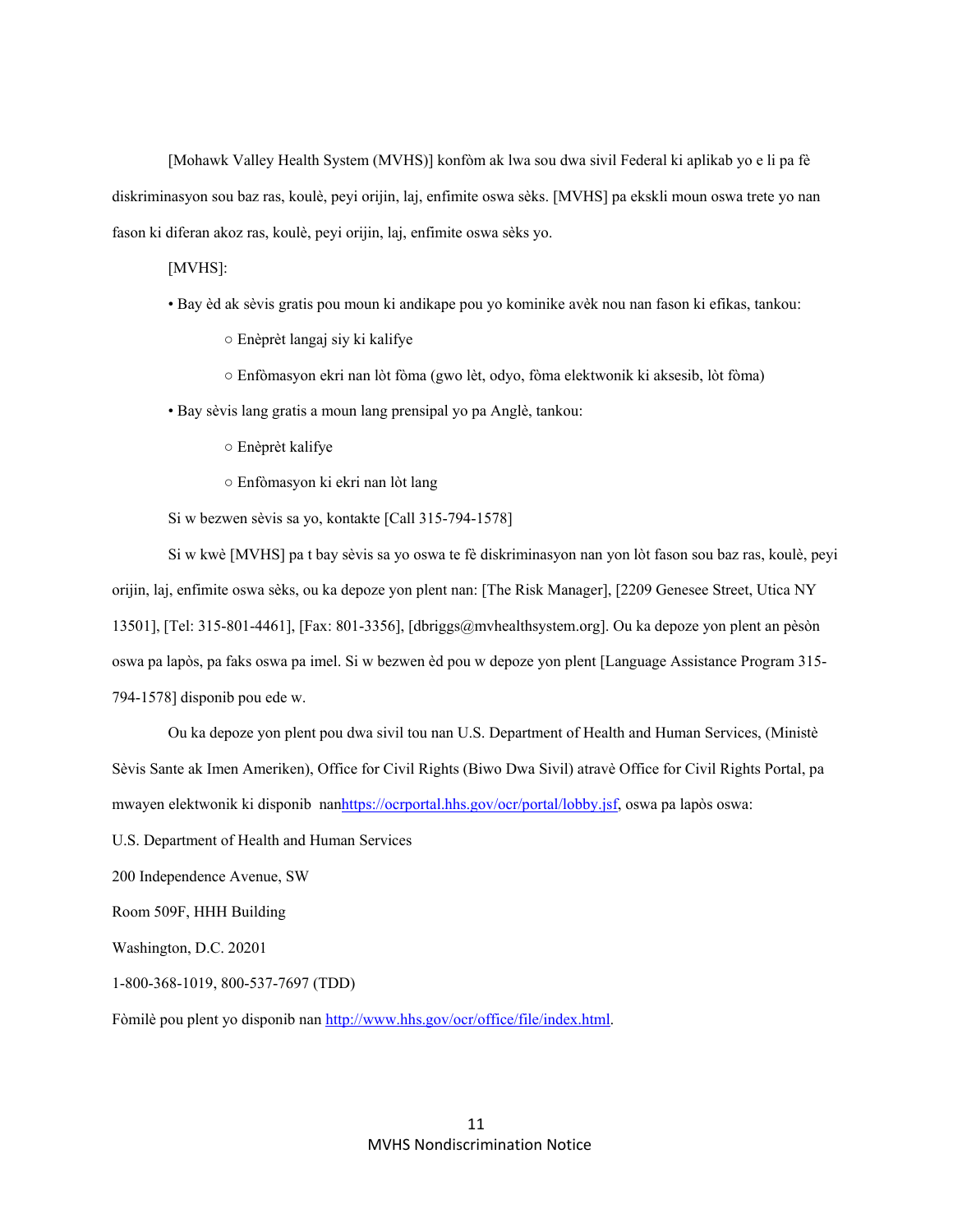[Mohawk Valley Health System (MVHS)] respecte les lois fédérales en vigueur relatives aux droits civiques et ne pratique aucune discrimination basée sur la race, la couleur de peau, l'origine nationale, l'âge, le sexe ou un handicap. [MVHS] n'exclut et ne traite aucune personne différemment en raison de sa race, sa couleur de peau, son origine nationale, son âge, son sexe ou son handicap.

[MVHS] :

 • Fournit gratuitement des aides et services aux personnes handicapées afin de permettre une communication efficace avec nous, par exemple :

○ Interprètes qualifiés en langue des signes

○ Informations écrites dans d'autres formats (gros caractères, audio, formats électroniques accessibles, autres

formats)

• Fournit gratuitement des services linguistiques aux personnes dont la langue principale n'est pas l'anglais, par

exemple :

○ Interprètes qualifiés

○ Informations écrites dans d'autres langues

Si vous avez besoin de ces services, contactez [315-794-1578]

Si vous pensez que [MVHS] n'a pas fourni ces services ou a fait preuve d'une autre forme de discrimination basée sur la race, la couleur de peau, l'origine nationale, l'âge, le sexe ou le handicap, vous pouvez déposer une réclamation auprès de : [The Risk Manager], [2209 Genesee Street, Utica NY 13501], [Tel 315-801-4461], [Fax : 801-3356], [Email : dbriggs@mvhealthsystem.org]. Vous pouvez déposer une réclamation en personne ou par courrier, télécopie ou e-mail. Si vous

avez besoin d'aide pour déposer une réclamation, [Language Assistance Program 315-794-1578] se tient à votre disposition pour vous y aider.

Vous pouvez également déposer une réclamation concernant vos droits civiques auprès de l'U.S. Department of Health and Human Services (Département de la Santé et des Services Sociaux des États-Unis), Office for Civil Rights (Bureau des Droits Civiques), par voie électronique via l'Office for Civil Rights Complaint Portal, disponible à l'adresse https://ocrportal.hhs.gov/ocr/portal/lobby.jsf, par courrier ou par téléphone à :

U.S. Department of Health and Human Services

200 Independence Avenue, SW

Room 509F, HHH Building

Washington, D.C. 20201

1-800-368-1019, 800-537-7697 (TDD)

Des formulaires de réclamation sont disponibles à l'adresse http://www.hhs.gov/ocr/office/file/index.html.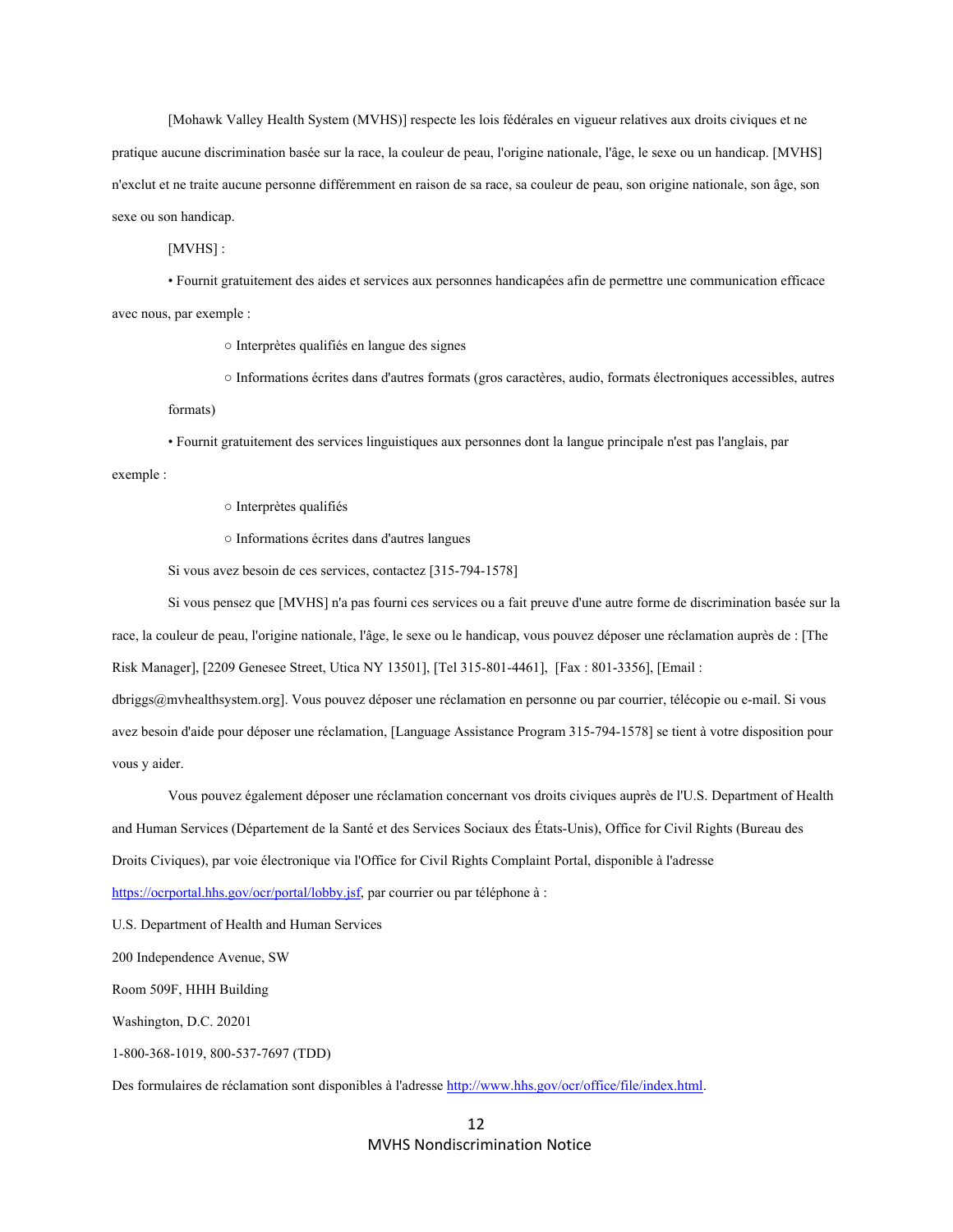[Mohawk Valley Health System (MVHS)] postępuje zgodnie z obowiązującymi federalnymi prawami obywatelskimi i nie dopuszcza się dyskryminacji ze względu na rasę, kolor skóry, pochodzenie, wiek, niepełnosprawność bądź płeć. [MVHS] nie wyklucza żadnych osób i nie stosuje różnego traktowania ze względu na rasę, kolor skóry, pochodzenie, wiek, niepełnosprawność bądź płeć.

[MVHS]:

 • Zapewnia bezpłatną pomoc i usługi osobom niepełnosprawnym w celu umożliwienia skutecznej komunikacji, na przykład:

○ Wykwalifikowanych tłumaczy języka migowego

○ Informacje na piśmie w różnych formatach (duży druk, audio, dostępne formaty elektroniczne, inne

formaty)

• Zapewnia bezpłatne usługi językowe dla osób, dla których angielski nie jest pierwszym językiem, na przykład:

○ Wykwalifikowanych tłumaczy

○ Informacje na piśmie w innych językach

Jeżeli chcesz skorzystać z tych usług, skontaktuj się z [tel: 315-794-1578]

Jeżeli uważasz, że [MVHS] nie świadczy tych usług lub w inny sposób dopuszcza się dyskryminacji ze względu na rasę, koloru skóry, pochodzenie, wiek, niepełnosprawność bądź płeć, możesz złożyć skargę do: [The Risk Manager], [2209 Genesee Street, Utica NY 13501], [Tel 315-801-4461 ], [Fax: 801-3356], [Email: dbriggs@mvhealthsystem.org]. Skargę można złożyć osobiście, za pośrednictwem poczty tradycyjnej, elektronicznej lub faksu. Jeżeli potrzebujesz pomocy w złożeniu skargi, [Language Assistance Program tel. 315-794-1578] może w tym pomóc.

Skargę obywatelską można również złożyć w U.S. Department of Health and Human Services (Departamentu Zdrowia i Opieki Społecznej Stanów Zjednoczonych), Office for Civil Rights (Biuro Praw Obywatelskich), drogą elektroniczną za pośrednictwem Office for Civil Rights Complaint Portal na stronie https://ocrportal.hhs.gov/ocr/portal/lobby.jsf, pocztą tradycyjną lub dzwoniąc pod numer telefonu:

U.S. Department of Health and Human Services

200 Independence Avenue, SW

Room 509F, HHH Building

Washington, D.C. 20201

1-800-368-1019, 800-537-7697 (TDD)

Formularze skarg są dostępne na stronie http://www.hhs.gov/ocr/office/file/index.html.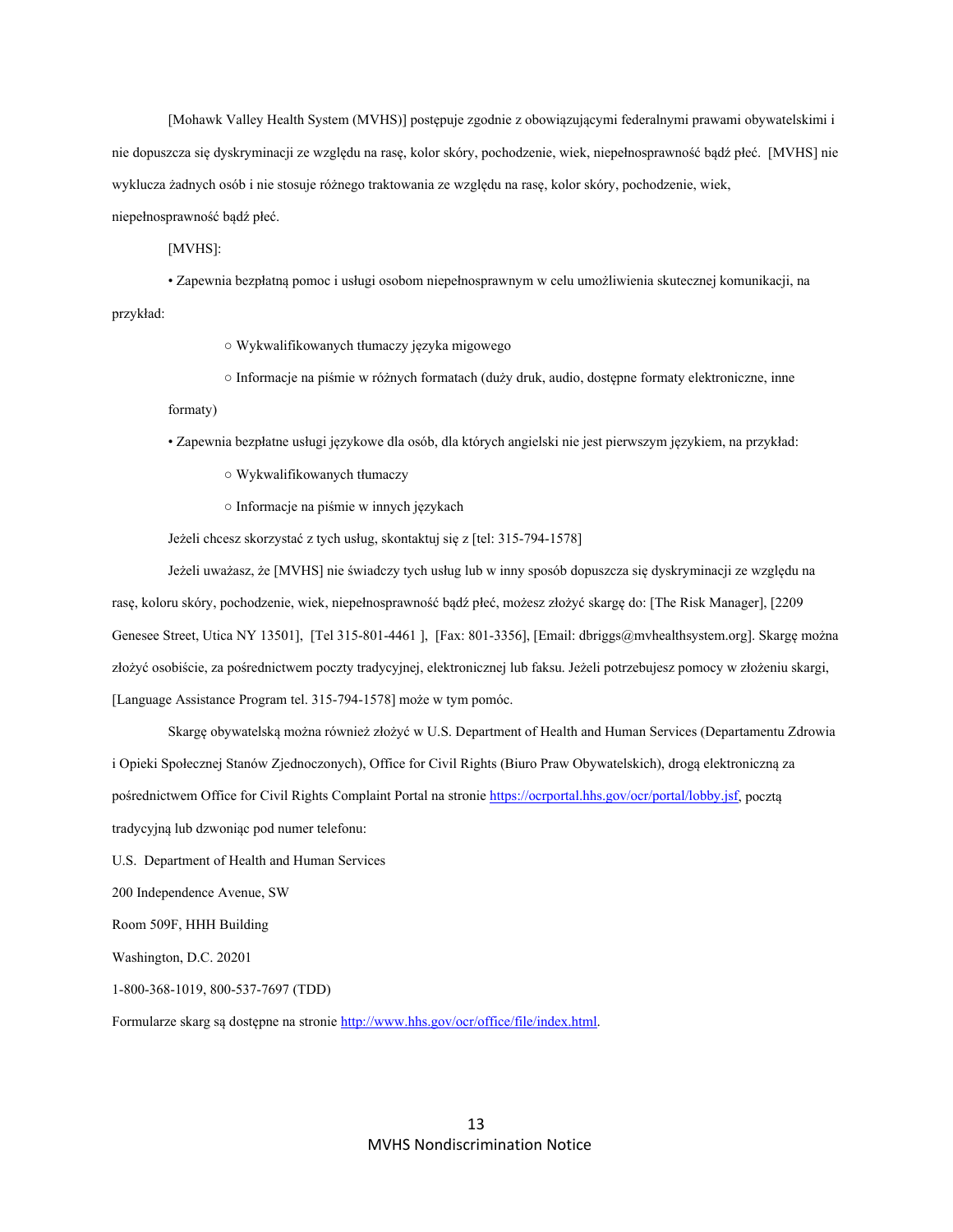[Mohawk Valley Health System (MVHS)] è conforme a tutte le leggi federali vigenti in materia di diritti civili e non pone in essere discriminazioni sulla base di razza, colore, origine nazionale, età, disabilità o sesso. [MVHS] non esclude le persone o le tratta diversamente a causa di razza, colore, origine nazionale, età, disabilità o sesso.

[MVHS]:

• Offre sostegni e servizi gratuiti alle persone affette da disabilità per comunicare con noi in modo efficace, quali:

○ Interpreti qualificati nella lingua dei segni

○ Informazioni scritte in altri formati (stampe a grandi caratteri, audio, formati elettronici accessibili, altri

formati)

• Offre servizi linguistici gratuiti alle persone la cui lingua primaria non è l'inglese, quali:

○ Interpreti qualificati

○ Informazioni scritte in altre lingue

In caso si necessiti di tali servizi, contattare [Language Assistance Program tel. 315-794-1578]

In caso si ritenga che [Name of covered entity] non abbia offerto tali servizi o abbia posto in essere discriminazioni in altri modi sulla base di razza, colore, origine nazionale, età, disabilità o sesso, è possibile presentare una vertenza a: [The Risk Manager], [2209 Genesee Street, Utica NY 13501], [Tel. 315-801-4461 ], [Fax: 315-801-3356], [Email:

dbriggs@mvhealthsystem.org]. È possibile presentare una vertenza di persona o a mezzo posta, fax oppure e-mail. In caso si necessiti di aiuto per la presentazione della vertenza, [Language Assistance Program tel. 315-794-1578] è disponibile a fornire assistenza.

È altresì possibile presentare un reclamo per i diritti civili allo U.S. Department of Health and Human Services (Dipartimento statunitense per la salute e i servizi umani), Office for Civil Rights (Ufficio per i diritti civili), elettronicamente mediante il Office for Civil Rights Complaint Portal, disponibile all'indirizzohttps://ocrportal.hhs.gov/ocr/portal/lobby.jsf, oppure a mezzo posta o telefono all'attenzione di:

U.S. Department of Health and Human Services

200 Independence Avenue, SW

Room 509F, HHH Building

Washington, D.C. 20201

1-800-368-1019, 800-537-7697 (TDD)

I moduli di reclamo sono disponibili all'indirizzo http://www.hhs.gov/ocr/office/file/index.html.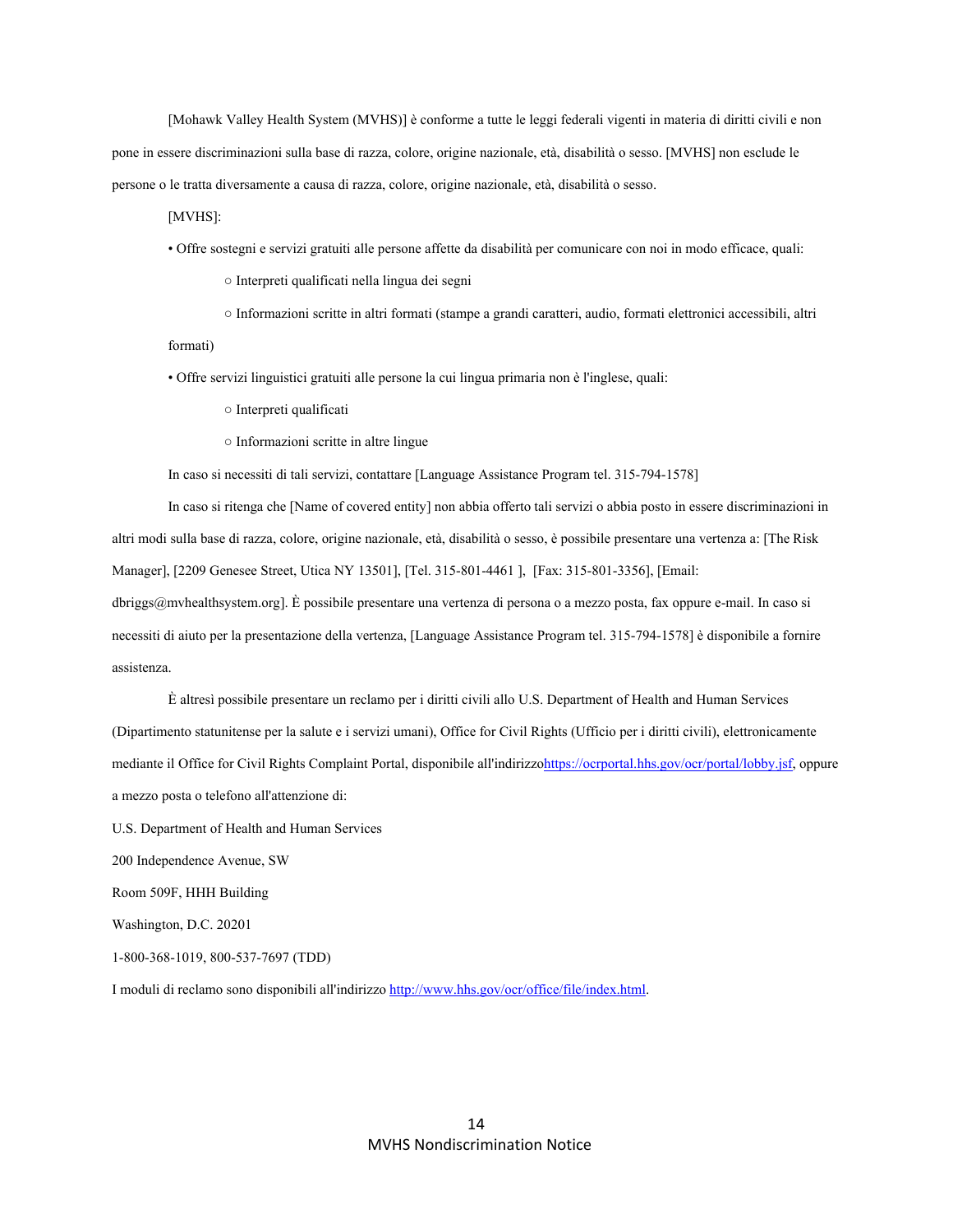[(MVHS (System Health Valley Mohawk [קומט נאך די גילטיגע פעדעראלע ציווילע רעכטן געזעצן און דיסקרימינירט נישט אויפן באזיס פון ראסע, קאליר, נאציאנאלן אפשטאם, עלטער, דיסאביליטי, אדער געשלעכט.

#### [MVHS]

- שטעלט צו אומזיסטע געהילפן און סערוויסעס פאר מענטשן מיט דיסאביליטיס כדי צו קאמוניקירן מיט אונז גרינגערהייט, אזוי ווי:
	- o קוואליפיצירטע שטום לשון דאלמעטשערס
- o שריפטליכע אינפארמאציע אין אנדערע פארמאטן (גרויסע דרוק, אוידיא, עלעקטראנישע פארמאטן, אנדערע פארמאטן)
	- שטעלט צו אומזיסטע שפראך סערוויסעס פאר מענטשן וועמענס הויפט שפראך איז נישט ענגליש, אזוי ווי:
		- o קוואליפיצירטע דאלמעטשערס
		- o אינפארמאציע געשריבן אין אנדערע שפראכן

 $[$ Language Assistance Program tel. 315-794-1578] אויב דארפט איר די סערוויסעס, פארבינדט זיך מיט

אויב איר גלויבט אז [MVHS [האט פארפעלט צוצושטעלן די סערוויסעס אדער האט דיסקרימינירט אויף אן אנדערן וועג אויפן באזיס פון ראסע, קאליר, נאציאנאלן אפשטאם, עלטער, דיסאביליטי, אדער געשלעכט, קענט איר איינגעבן א קלאגע ביי: ,[Manager Risk The [ [2209 Genesee Street, Utica NY 13501 ], [Tel. 315-801-4461]], [Fax: 315-801-3356], [Email:

dbriggs@mvhealthsystem.org].

איר קענט איינגעבן א קלאגע פערזענליך אדער דורך פאסט, פאקס אדער אימעיל. אויב איר דארפט הילף מיטן איינגעבן א קלאגע, איז .נרייט אייך צו העלפן. Language Assistance Program tel. 315-794-1578]

U.S. Department of Health and Human Services, Office for Civil מיטדי קלאגע א אריינגעבן אויך קענט איר יו.עס. דעפארטמענט אוו העלטה און היומען סערוויסעס, אפיס פאר סיוויל רייטס-יו.עס. דעפארטמענט פון גענונט און  $\rm U.S.$ Rights, געזעלשאפט סערוויסעס, אפיס פון ציווילע רעכטן), עלעקטראניש דורך די Portal Complaint Rights Civil for Office, וואס איז דא :אויף אדער דורך פאסט אדער שעלעפאן אויף://ocrportal.hhs.gov/ocr/portal/lobby.jsf אויף

U.S. Department of Health and Human Services

200 Independence Avenue, SW

Room 509F, HHH Building

Washington, D.C. 20201

1-800-868-1019, 800-537-7697 (TDD)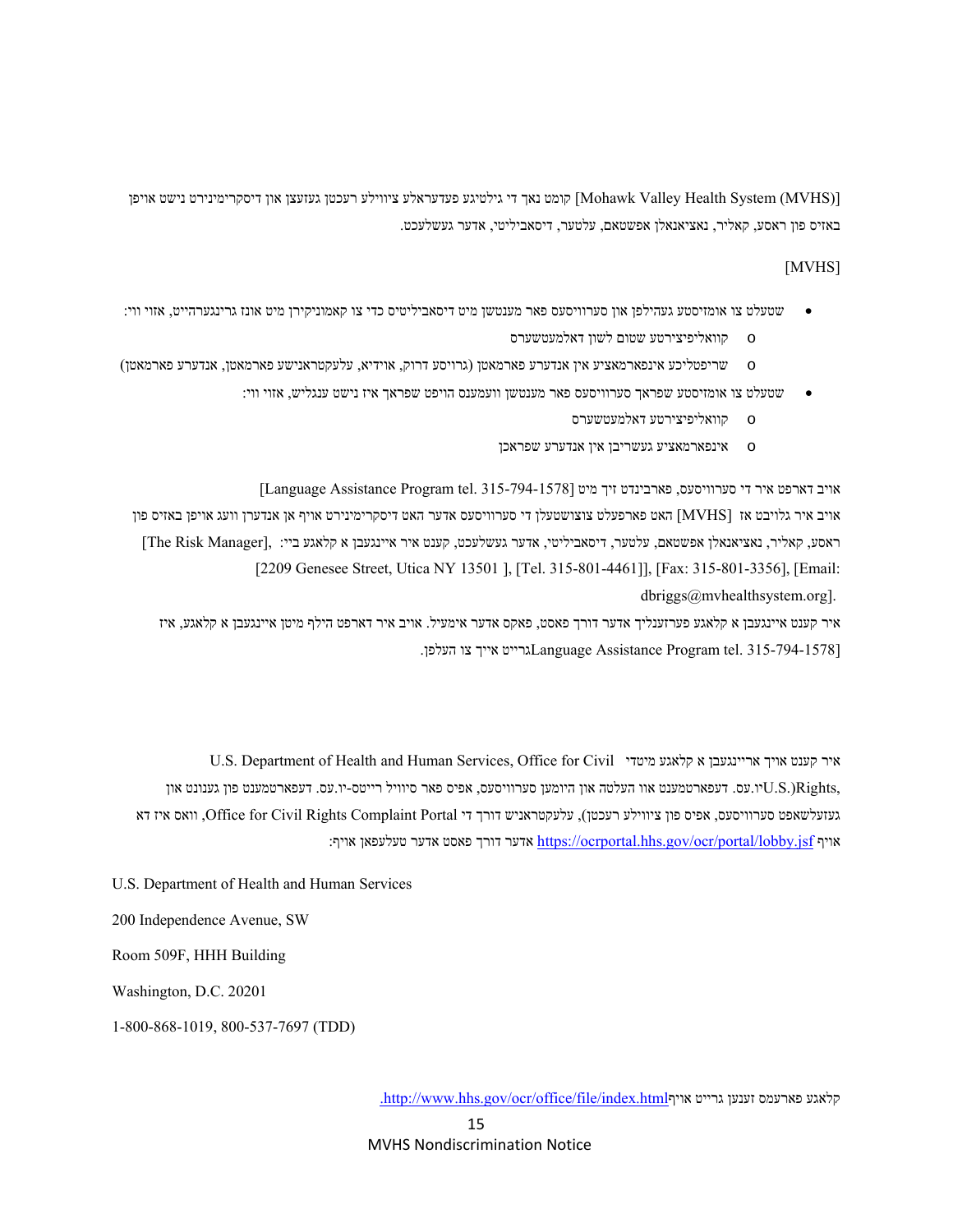[Mohawk Valley Health System (MVHS)] ametimiza mahitaji ya sheria za serikali kuu na hana ubaguzi wa kikabila, rangi, asili, umri, ilemavu ama jinsia. [MVHS] habagui watu au kuwatumikia kwa njia tofauti kwa misingi ya kabila, rangi, asili, umri, ulemavu, ama jinsia.

[MVHS]:

• Anatoa huduma za bure kwa walemavu kuwawezesha kuwasiliana nasi vizuri, kama vile:

○ Wafasiri wa lugha

 ○ Taarifa zilizoandikwa katika mitindo mbalimbali (maandishi makubwa, sauti, mitindo ya kielektroniki, mitindo mingineyo)

• Anatoa huduma za bure za lugha kwa watu ambao lugha yao ya asili si Kiingereza, kama vile:

○ Wafasiri lugha waliohitimu

○ Taarifa zilizowasilishwa kwa lugha nyingine

Ikiwa unahitaji huduma za aina hii, wasiliana na [Language Assistance Program tel. 794-1578]

Ikiwa unaamini kwamba [MVHS] amekosa kutoa huduma hizi ama amebagua kwa njia nyingine katika

misingi ya kabila, rangi, asili, umri, ulemavu, ama jinsia, unaweza kutuma malalamishi kwa: [The Risk Manager],

[2209 Genesee Street, Utica NY 13501], [Tel. 315-801-4461 ], [Fax: 315-801-3356], [Email:

dbriggs@mvhealthsystem.org]. Unaweza kuweka malalamishi binafsi au kupitia barua, faksi, ama barua pepe.Iwapo unahitaji usaidizi kuweka malalamishi, [Language Assistance Program tel. 315-794-1578] anaweza kukusaidia.

Pia, unaweza kuweka malalamishi ya haki za kibinadamu katika U.S. Department of Health and Human Services(Idara ya Huduma za Afya na Jamii ya U.S.), Office for Civil Rights, (Ofisi ya Haki za Umma), kwa njia ya kielektroniki kupitia kwa Office for Civil Rights Complaint Portal, ipatikanayo katika

https://ocrportal.hhs.gov/ocr/portal/lobby.jsf, ama kupitia barua ama simu katika:

U.S. Department of Health and Human Services

200 Independence Avenue, SW

Room 509F, HHH Building

Washington, D.C. 20201

1-800-868-1019, 800-537-7697 (TDD)

Fomu za malalamishi zinapatikana katika: http://www.hhs.gov/ocr/office/file/index.html.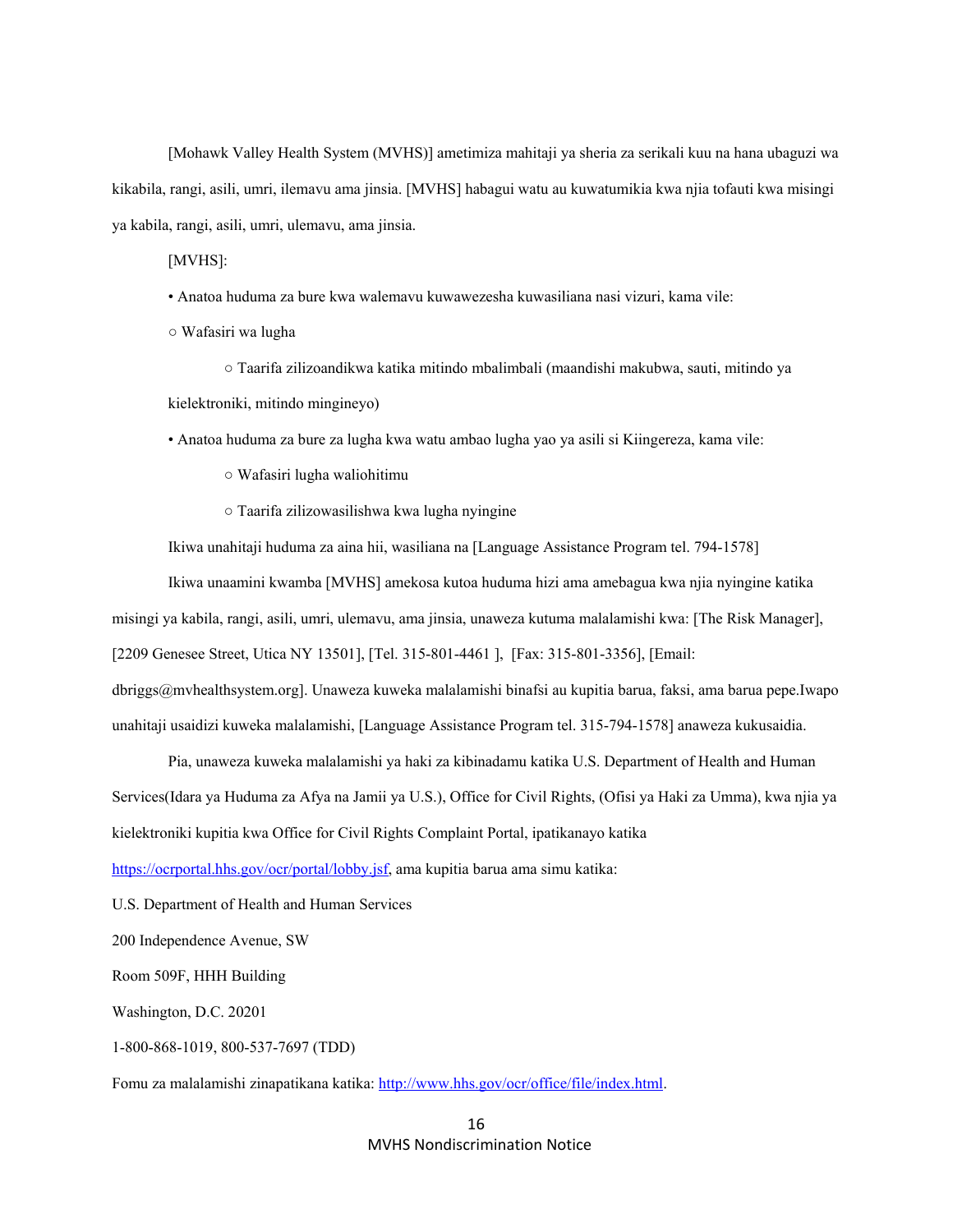[Name of covered entity]প্রযোজ্যফেডারেলনাগরিকঅধিকারআইনমেনেচেনেএবংজাতি, রঙ, জাতীয়উৎপত্তি, বয়স, অক্ষমতা,

বালিঙ্গেরভিত্তিতেবৈষম্যকরেনা। [MVHS] জাতি, রঙ, জাতীয়উৎপত্তি, বয়স, অক্ষমতা, লিঙ্গেরভিন্নতায়কখনোমানুষেরমধ্যেভেদাভেদকরেনা।

[MVHS]:

- আমাদেরসাথেকার্যকরীভাবেযোগাযোগকরারজন্যপ্রতিবন্ধীব্যক্তিদেরবিনামূল্যেউপকরণএবংসেবাউপলব্ধকরানোহয়, যেমন:
	- o যোগ্যতাসম্পন্নচিহ্ন্বরূপভাষারদোভাষী
	- o অন্যান্যফরম্যাটেরমধ্যেআছেলিথিততথ্য (বৃহৎমুদ্রণ, অডিও, প্রবেশযোগ্যইলেকউনিক্ফরম্যাটেএবংঅন্যান্যফরম্যাটে)
- যাদেরপ্রধানভাষাইংরেজিনয়, তাদেরজন্যবিনামূল্যেভাষারসাহায্যসেবা

pদানকের:

- o যোগ্যতাসম্পন্নদোভাষী
- o aনয্ানয্ভাষায়িলিখততথয্

আপনিচাইলেএইপরিষেবাসমূহপেতেযোগাযোগকরুন [Language Assistance Program tel. 315-794-1578]

যদিআপনিবিশ্বাসকরেনযে [MVHS] এইসেবাপ্রদানকরতেব্যর্থহয়েছেঅথবাজাতি, রঙ, জাতীয়উৎপত্তি, বয়স, অক্ষমতা,

বালিঙ্গেরভিত্তিতেবাঅন্যকোনউপায়েবৈষম্যমূলকআচরণকরাহয়েছেবলেযদিআপনিকরেনতাহলেআপনিএকটিঅভিযোগদামেরকরতেপারেনএথানে [The Risk

Manager], [2209 Genesee Street, Utica NY 13501], [Tel. 315-801-4461], [Fax: 315-801-3356], [Email: dbriggs@mvhealthsystem.org]।

আপনিব্যক্তিগতভাবেবামেইল, ফ্যাক্স, অথবাইমেলদ্বারাএকটিঅভিযোগদামেরকরতেপারেন।যদিঅভিযোগদামেরকরতেআপনারসাহাম্যেরপ্রয়োজনহয়, [Language

Assistance Program tel. 794-1578]তারজন্যসাহায্যউপলব্ধআছেএবংআপনিসাহায্যপাবেন।

আপনিইলেক্ট্ৰনিকপদ্ধতিতেOffice for Civil Rights Complaint Portal: https://ocrportal.hhs.gov/ocr/portal/lobby.jsf, -

এরঅফিসেরমাধ্যমেঅভিযোগজানাভেপারবেনএথানেঃU.S. Department of Health and Human Services(ইউ. এস. ডিপার্টমেন্টঅফহেলথএওহিউম্যানসার্ভিসেস), Office for Civil Rights, (অফিসফরসিভিলরাইটস), এছাড়াওআপনিইমেলঅথবাফোনকরেওঅভিযোগজানাভেপারবেন:

U.S. Department of Health and Human Services

200 Independence Avenue, SW

Room 509F, HHH Building

Washington, D.C. 20201

1-800-868-1019, 800-537-7697 (TDD)

http://www.hhs.gov/ocr/office/file/index.html.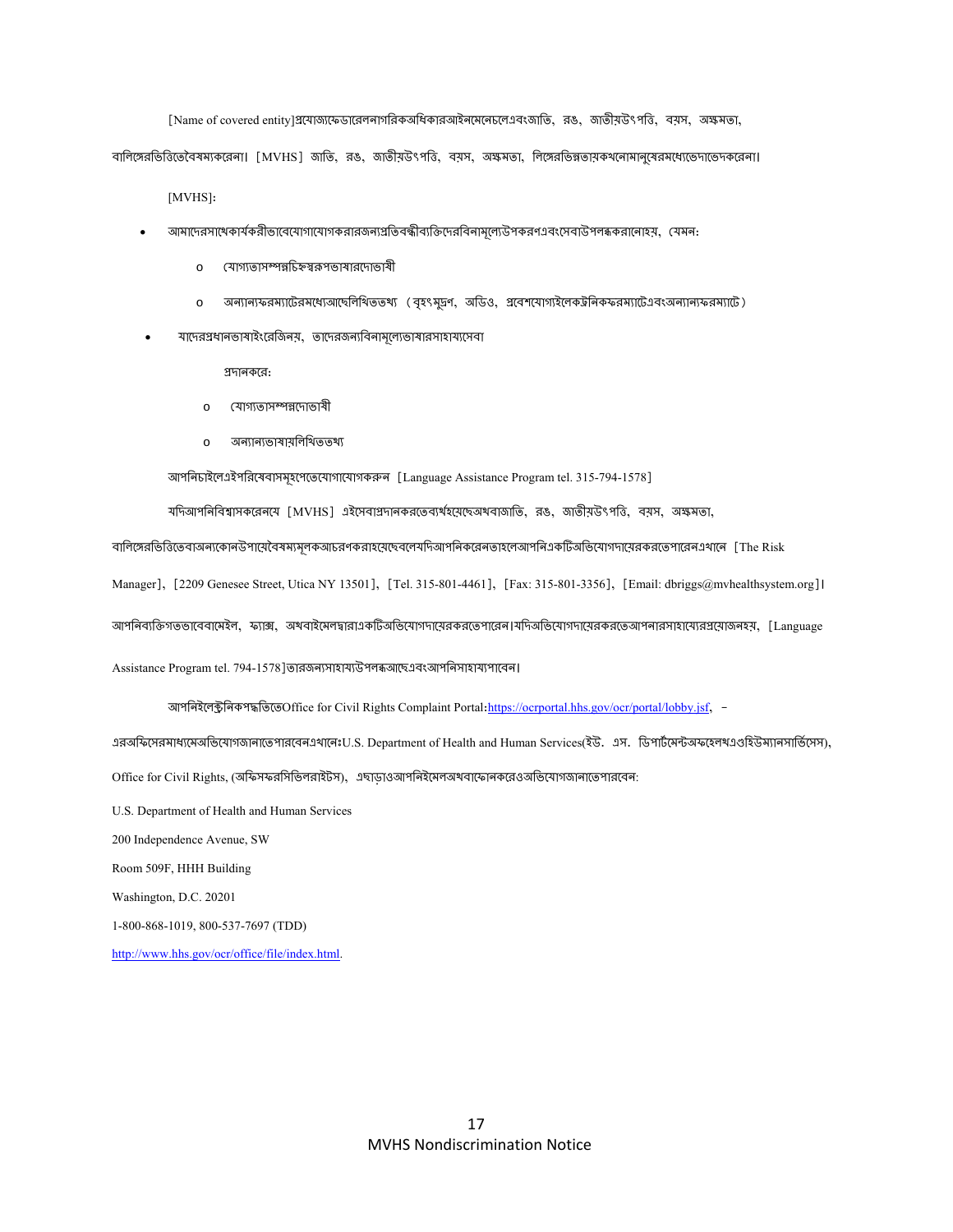Η [Mohawk Valley Health System (MVHS)] συμμορφώνεται μετουςισχύοντεςομοσπονδιακούς νόμουςγια τα ατομικάδικαιώματα και δεν προβαίνει σεδιακρίσεις με βάσητηφυλή, τοχρώμα, τηνεθνική καταγωγή, τηνηλικία, την αναπηρία ή τοφύλο.Η [M VHS] δεν αποκλείειάτομα ή τα μεταχειρίζεται διαφορετικά εξαιτίας τηςφυλής, τουχρώματος, τηςεθνικής καταγωγής, τηςηλικίας, της αναπηρίας ή τουφύλουτους.

Η [MVHS]:

 • Παρέχειδωρεάν βοηθήματα και υπηρεσίεςστα άτομα με αναπηρία για να επικοινωνούν αποτελεσματικά μαζί μας, όπως:

○ Ειδικευμένουςδιερμηνείςνοηματικής γλώσσας

 ○ Γραπτές πληροφορίεςσεδιαφορετική μορφή (μεγάλα τυπογραφικά στοιχεία, ηχητικόυλικό, προσβάσιμη ηλεκτρονικήμορφή, άλλεςμορφές)

• Παρέχειδωρεάνγλωσσικές υπηρεσίεςσεάτομα των οποίων η κύρια γλώσσα δενείναι τα αγγλικά, όπως:

- Ειδικευμένουςδιερμηνείς
- Πληροφορίεςγραμμένες σεάλλεςγλώσσες

Ανχρειάζεστε αυτέςτις υπηρεσίες, επικοινωνήστεμετον αρμόδιο [Language Assistance Program tel. 794-1578]

Αν πιστεύετε ότι η [MVHS] δεν κατάφερε να σας παράσχει αυτές τις υπηρεσίες ή προέβη σε διακρίσεις με οποιονδήποτε τρόπο με βάση τη φυλή, το χρώμα, την εθνική καταγωγή, την ηλικία, την αναπηρία ή το φύλο μπορείτε να υποβάλετε την καταγγελία σας στον αρμόδιο: [The Risk Manager], [2209 Genesee Street, Utica NY 13501], [tel. 315-801-4461], [Fax:315-801-3356], [Email: dbriggs@mvhealthsystem.org]. Μπορείτε να υποβάλετε την καταγγελία σας αυτοπροσώπως ή μέσω ταχυδρομικής επιστολής, φαξ ή ηλεκτρονικού ταχυδρομείου. Αν χρειάζεστε βοήθεια με την υποβολή της καταγγελίας, ο αρμόδιος [Language Assistance Program tel. 315-794-1578] βρίσκεται στη διάθεσή σας.

Μπορείτε επίσης να υποβάλετε καταγγελία περί παραβίασης των ατομικών δικαιωμάτων στο Office for Civil Rights (Γραφείο Ατομικών Δικαιωμάτων) του U.S. Department of Health and Human Services(Αμερικανική Υπηρεσία Υγείας και Κοινωνικών Υπηρεσιών), ηλεκτρονικά μέσω του OfficeforCivilRightsComplaintPortal στο

https://ocrportal.hhs.gov/ocr/portal/lobby.jsf ή μέσω ταχυδρομικής επιστολής ή τηλεφωνικά στο:

U.S. Department of Health and Human Services

200 Independence Avenue, SW

Room 509F, HHH Building

Washington, D.C. 20201

1-800-868-1019, 800-537-7697 (TDD)

Τα έντυπα καταγγελιώνείναι διαθέσιμα στοhttp://www.hhs.gov/ocr/office/file/index.html.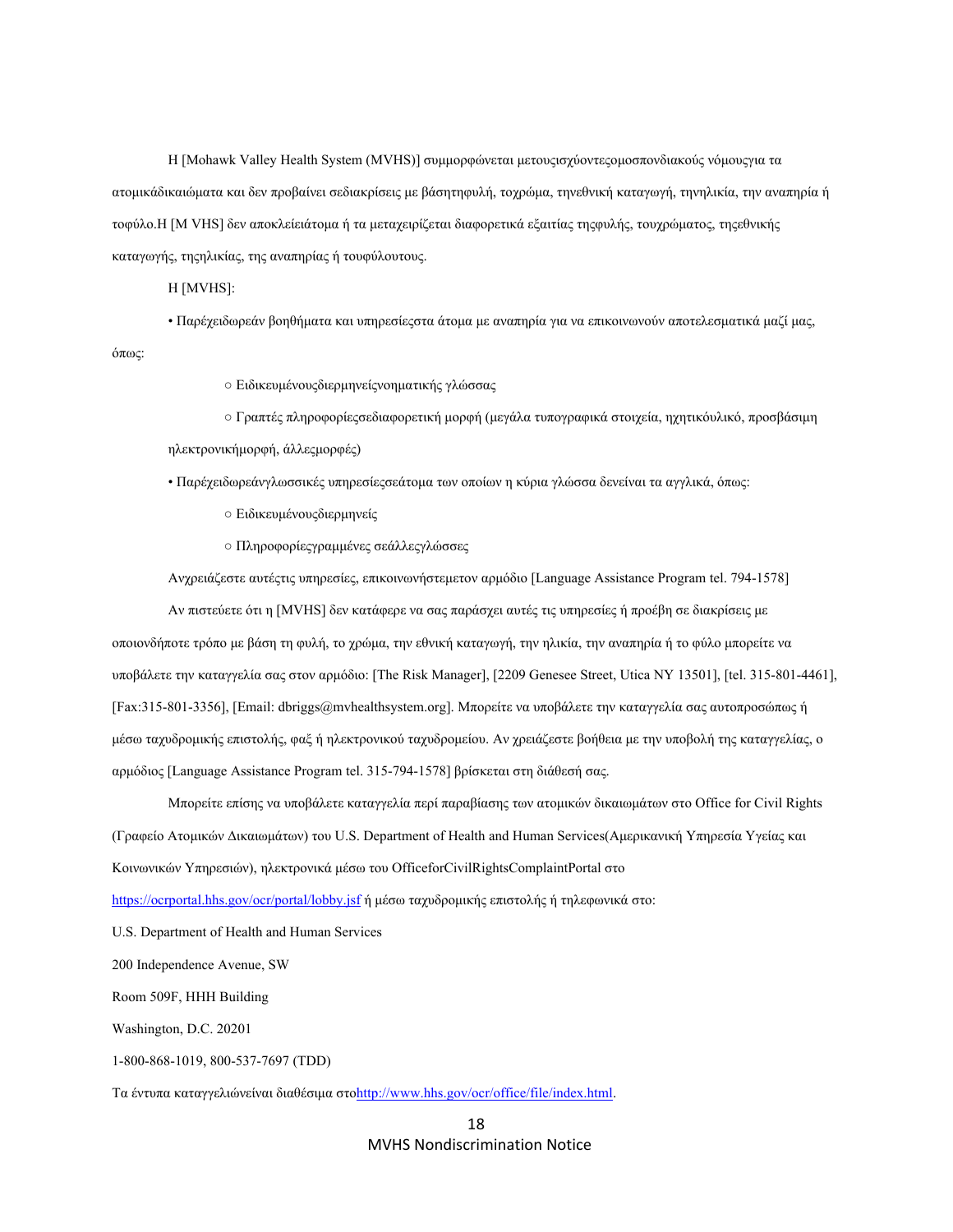[Mohawk Valley Health System (MVHS)] vepron në përputhje me ligjet e zbatueshme federale të të drejtave civile dhe nuk ushtron diskriminim mbi baza si raca, ngjyra, prejardhja etnike, mosha, aftësia e kufizuar ose gjinia. [MVHS] nuk i përjashton personat ose nuk i trajton ata në mënyrë të diferencuar për shkak të racës, ngjyrës, prejardhjes etnike, moshës, aftësisë së kufizuar ose gjinisë.

[MVHS]:

• Ofron ndihmë dhe shërbime falas për personat me aftësi të kufizuara për të komunikuar në mënyrë efektive me ne, si

p.sh.:

○ Interpretues të kualifikuar të gjuhës së shenjave

○ Informacione me shkrim në formate të tjera (me germa të mëdha, audio, formate elektronike të

aksesueshme, formate të tjera)

• Ofron shërbime gjuhësore falas për personat që nuk kanë anglishten si gjuhë të parë të tyren, si p.sh.:

- Interpretues të kualifikuar
- Informacione me shkrim në gjuhë të tjera

Nëse ju nevojiten këto shërbime, kontaktoni me [Language Assistance Program tel. 315-794-1578]

Nëse besoni se [MVHS] ka dështuar në ofrimin e këtyre shërbimeve apo ju ka diskriminuar në një mënyrë tjetër në bazë të racës, ngjyrës, prejardhjes etnike, moshës, aftësisë së kufizuar apo gjinisë, ju mund të depozitoni një ankesë pranë: [The Risk Manager], [2209 Genesee Street, Utica NY 13501], [Tel. 315-801-4461 ], [Fax: 315-801-3356], [Email: dbriggs@mvhealthsystem.org]. Ankesën mund ta depozitoni personalisht ose ta dërgoni me postë, faks ose email. Nëse ju nevojitet ndihmë për depozitimin e një ankese, [Language Assistance Program 315-794-1578] do të jetë në dispozicionin tuaj për

t'ju ndihmuar.

Ju mund të depozitoni gjithashtu një ankesë për të drejtat civile pranë U.S. Department of Health and Human Services (Departamenti Amerikan i Shërbimeve të Shëndetit dhe Njeriut), Office for Civil Rights (Zyra për të Drejtat Civile), në mënyrë elektronike përmes Office for Civil Rights Complaint Portal, që gjendet në adresën https://ocrportal.hhs.gov/ocr/portal/lobby.jsf, ose me postë apo telefon në:

U.S. Department of Health and Human Services

200 Independence Avenue, SW

Room 509F, HHH Building

Washington, D.C. 20201

1-800-868-1019, 800-537-7697 (TDD)

Formularët e ankesave gjenden në adresën http://www.hhs.gov/ocr/office/file/index.html.

#### Albanian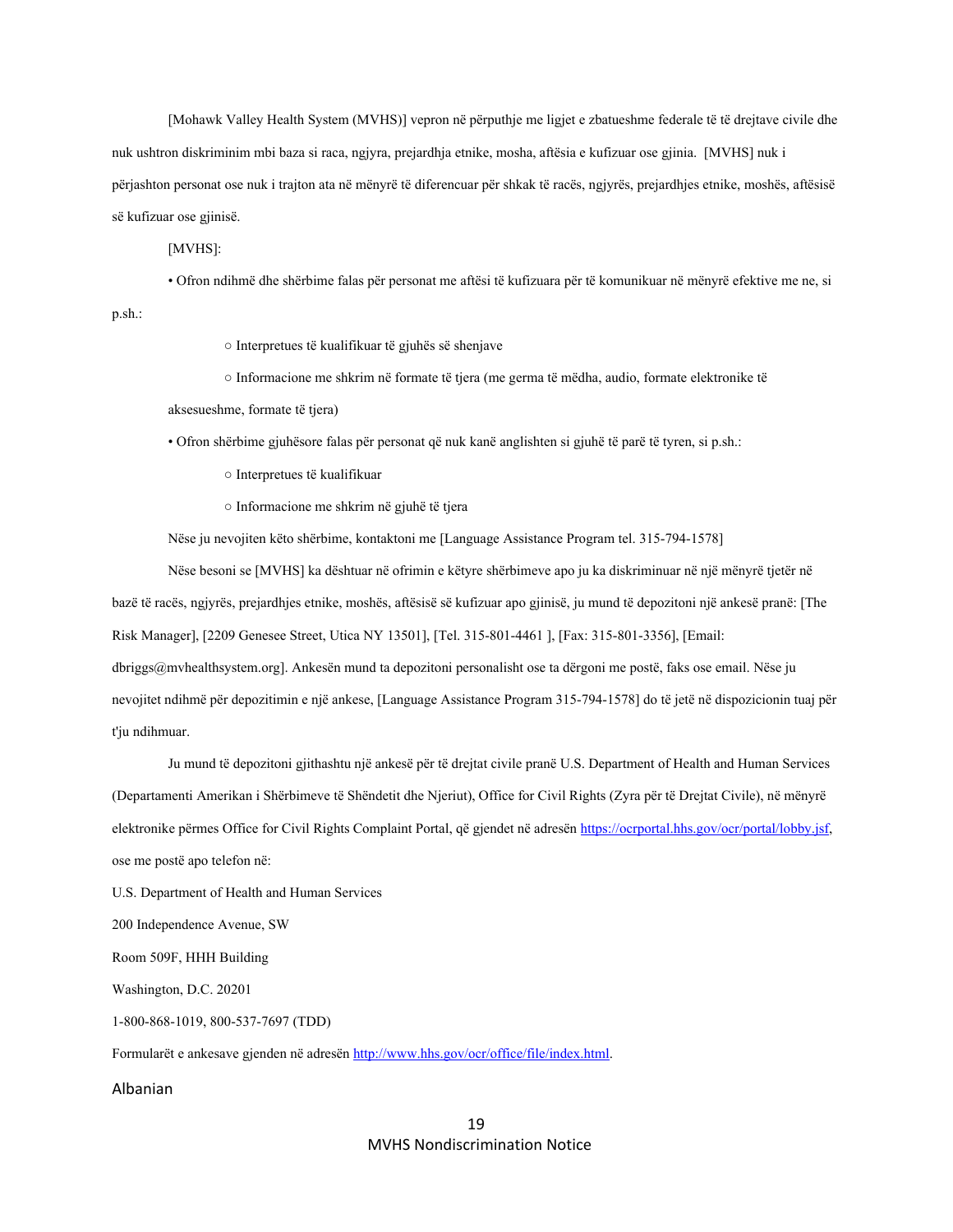[Mohawk Valley Health System (MVHS)] pridržava se važećih saveznih zakona o građanskim pravima i ne pravi diskriminaciju po osnovu rase, boje kože, nacionalnog porijekla, godina starosti, invaliditeta ili pola. [MVHS] ne isključuje ljudi niti ih tretira drugačije zbog njihove rase, boje kože, nacionalnog porijekla, godina starosti, invaliditeta ili pola.

#### [MVHS]:

• Pruža besplatnu pomoć i usluge osobama sa invaliditetom kako bi komunicirali efikasno s nama, poput:

○ kvalifikovanih tumača za znakovni jezik

 ○ pisanih informacija u drugim formatima (veća slova štampanih materijala, audio format, dostupni elektronski i drugi formati)

• Pruža besplatne jezičke usluge osobama čiji maternji jezik nije engleski, poput:

○ kvalifikovanih jezičkih tumača

○ informacija napisanih na drugim jezicima

Ako su vam potrebne ove usluge, kontaktirajte [The Language Assistance Program tel. 315-794-1578]

Ako mislite da vam [Name of covered entity] nije pružio ove usluge ili ste bili izloženi diskriminaciji na neki drugi način po osnovu rase, boje kože, nacionalnog porijekla, godina starosti, invaliditeta ili pola, možete podnijeti prigovor sljedećoj ustanovi: [The Risk Manager], [2209 Genesee Street, Utica NY 13501], [Tel. 315-801-4461], [Fax: 315-801-3356], [Email: dbriggs@mvhealthsystem.org]. Prigovor možete podnijeti lično, poštom, faksom ili elektronskom poštom. Ako vam je potrebna pomoć za podnošenje prigovora, [Language Assistance Program tel. 315-794-1598] je dostupan da vam pomogne.

Takođe možete podnijeti žalbu u vezi građanskih prava ministarstvu U.S. Department of Health and Human Services (Ministarstvo zdravlja i socijalnih usluga), Office for Civil Rights (Služba za građanska prava) elektronski preko Office for Civil Rights Complaint Portal, dostupnog na https://ocrportal.hhs.gov/ocr/portal/lobby.jsf, ili poštom ili telefonom na:

U.S. Department of Health and Human Services 200 Independence Avenue, SW Room 509F, HHH Building Washington, D.C. 20201 1-800-868-1019, 800-537-7697 (TDD - Telefon za osobe sa oštećenim govorom ili sluhom) Obrasci žalbe dostupni su na http://www.hhs.gov/ocr/office/file/index.html.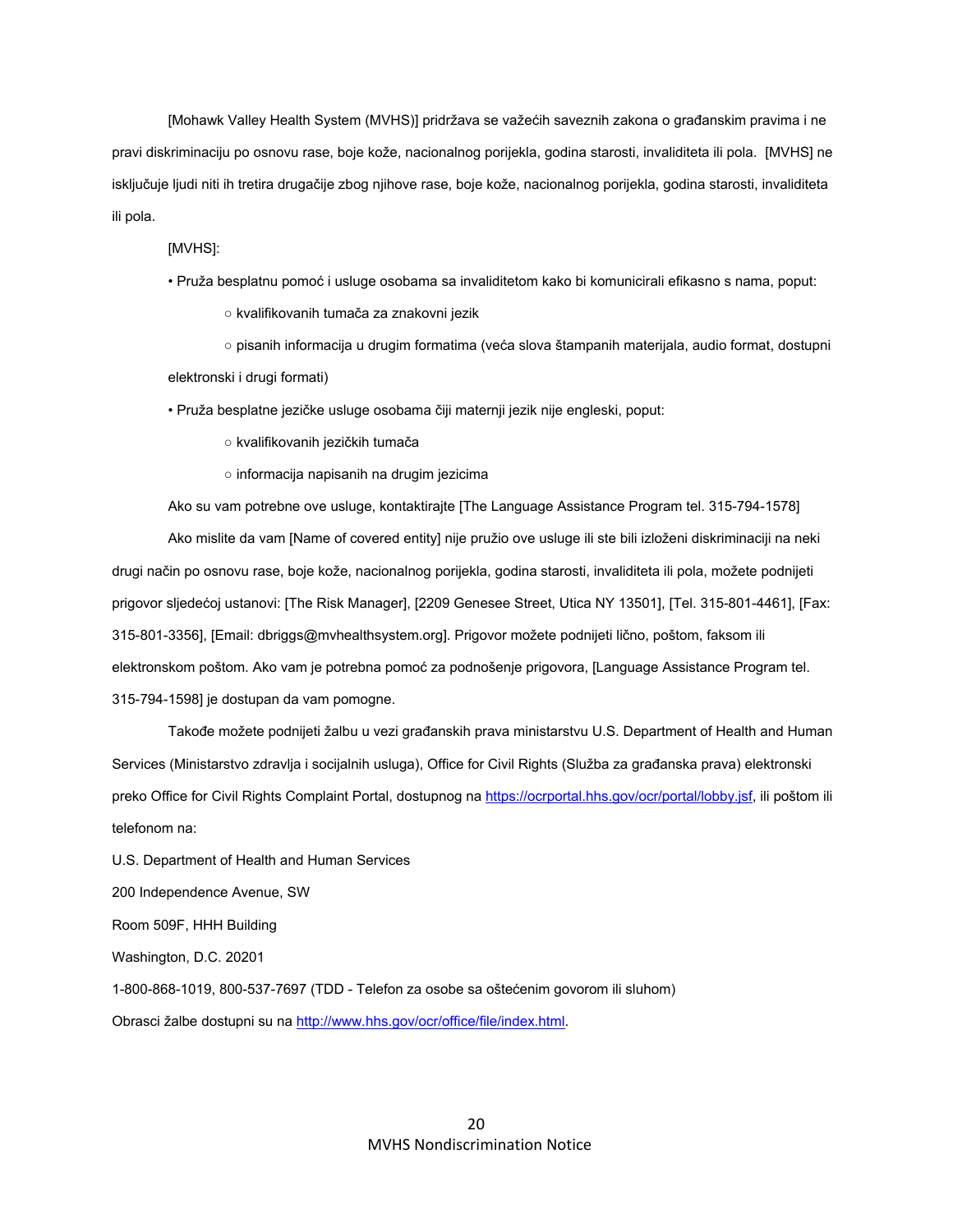[(Mohawk Valley Health System (MVHS)] قابل اطلاق وفاقی شہری حقوق کے قوانين کی تعميل کرتا ہے اور يہ کہ نسل، رنگ ، قوميت، عمر، معذوری يا جنس کی بنياد پر امتياز نہيں کرتا[MVHS[نسل، رنگ، قوميت، عمر، معذوری يا جنس پر لوگوں کی ممانعت نہيں کرتا اور نہ ہی ان کے باعث ان کے ساتھ مختلف برتاؤ کرتا ہے۔

:[MVHS]

- :ً معذور افراد کے ہمارے ساتھ ّموثر ابالغ کے ليے مفت ميں مدد اور خدمات فراہم کرتا ہے، مثال o اہل اشاروں کی زبان کے ترجمان
- o ديگر صورتوں ميں تحريری معلومات (بڑے پرنٹس، صوتی، ِ قابل رسائی برقی تراتيب، ديگر تراتيب)
	- ً وه لوگ جن کی اولين زبان انگريزی نہيں ہے ان کو مفت زبان کی خدمات فراہم کرتا ہے، مثال o اہل ترجمان o ديگر زبانوں ميں تحرير کرده معلومات

اگر آپ کو ان خدمات کی ضرورت ہو تورابطہ کریں [-135. Language Assistance Program tel. [794-1578

اگر آپ سمجھے/سمجھتی ہيں کہ [MVHS [ان خدمات کی فراہمی ميں ناکام رہا ہے يا وه نسل، رنگ، قوميت، عمر، معذوری يا جنس يا کسی دوسری صورت ميں امتياز کرتا ہے تو آپ ان رابطوں پر [The Risk Manager], [2209 Genesee Street, Utica NY :ہيں کرواسکتے درج شکايت 13501], [Tel. 315-801-4461 ], [Fax: 315-801-3356], [Email:  $\rm{dbriggs}$ (@dbriggs)۔ آپ اپنی شکايت رُوبرُو يا ڈاک، فيکس يا ای ميل کے ذريعے کرواسکتے ہيں۔ اگر آپ کو شکايت کروانے ميں مدد درکار ہو تو [ Assistance Language 315-794-1578 .tel Program [آپ کی مدد کے ليے دستياب ہے۔

U.S. Department of Health and Human شکايات کی حقوق شہری آپ ،(شہريحقوقکےدفتر (Office for Civil Rights ،(رياستہائےمتحدہامريکہکےمحکمہصحتاورانسانيحقوقکيخدمات(Services ذريعے کےOffice for Civil Rights Complaint Portalکے دستياب پر https://ocrportal.hhs.gov/ocr/portal/lobby.jsf برقی طور پر يا ای ميل يا ٹيلی فون پر بھی درج کروا سکتے/سکتی ہيں :

U.S. Department of Health and Human Services

200 Independence Avenue, SW

Room 509F, HHH Building

Washington, D.C. 20201

1-800-868-1019, 800-537-7697 (TDD)

شكايت كے فارم يہاں پر دستياب بيں http://www.hhs.gov/ocr/office/file/index.html